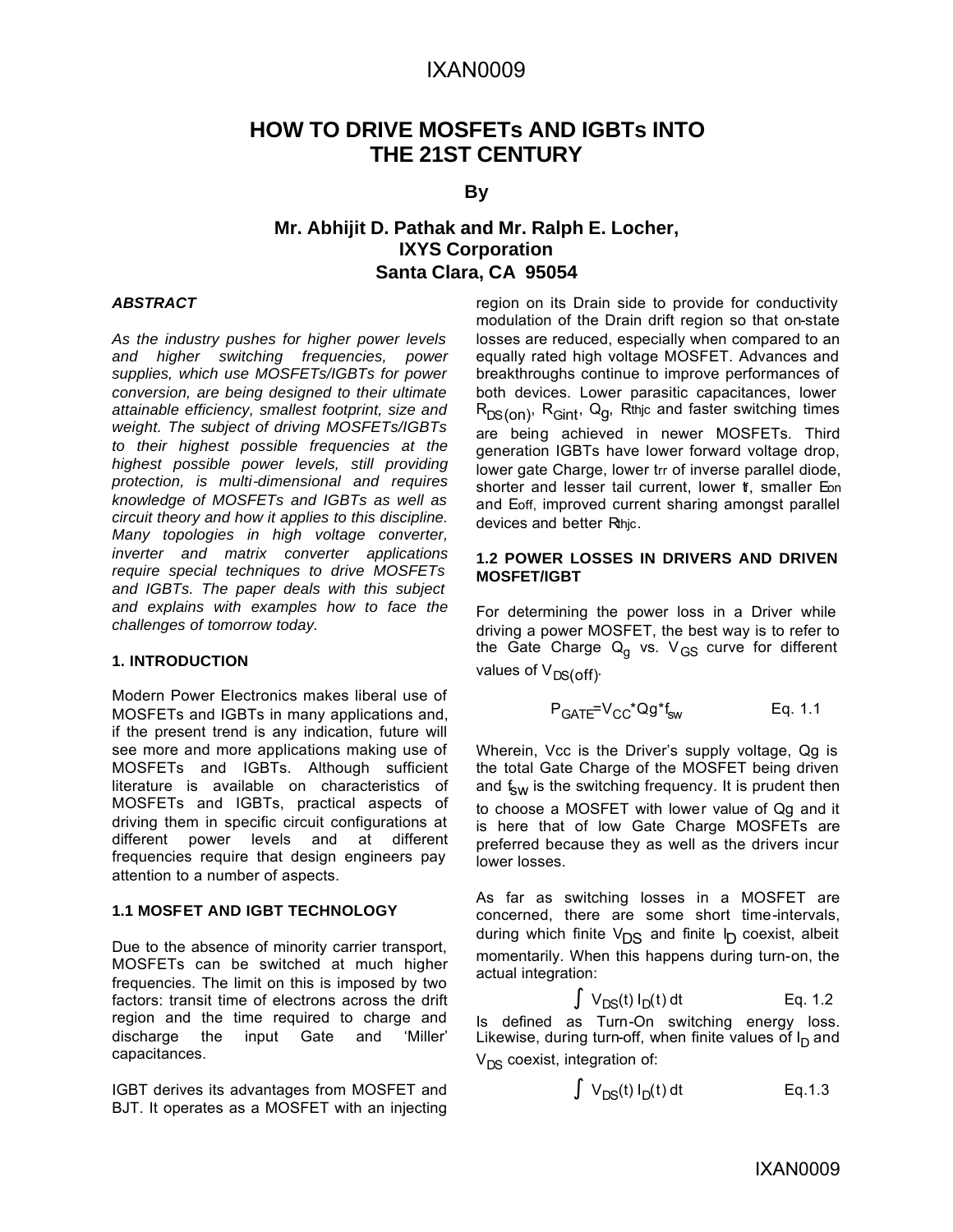Is called Turn-off switching energy loss in a MOSFET. Amongst the responsible parameters determining these switching energy losses,  $C_{iss}$ ,  $C_{\text{oss}}$  and  $C_{\text{rss}}$  affect the turn-on and turn-off delays as well as turn-on and turn-off times.

For an IGBT, it would be similarly shown that:

$$
\bullet \ \vee_{CE}(t)I_C(t)dt \qquad \qquad Eq. 1.4
$$

This equation represents switching energy loss. Needless to emphasize that the time interval for these integrals would be the appropriate time during which finite values of I<sub>D</sub> and V<sub>DS</sub> or V<sub>CE</sub> and  $I_C$  coexist in a MOSFET or IGBT respectively. Thus average switching energy lost in the device can be computed as follows:

MOSFET: Ps = 1/2\*VDS \*I<sup>D</sup> \*fsw\*(ton+toff) Eq.1.5 IGBT: Ps = 1/2\* $V_{CE}$ \*I<sub>C</sub> \*fsw \*(ton+toff) Eq.1.6

Main emphasis in modern Power Electronics is on reducing total losses dissipated in devices and subsystems for achieving higher operating efficiency and more compact designs, reducing volume and weight of resultant systems. Thus, operation at higher and higher switching frequencies is now a necessity, and as a result, switching losses predominate in power-lossbudget in semiconductor switches. Reducing switching losses then becomes the single most crucial goal. Keeping this goal in mind, drive circuits should be so designed as to yield ultra fast rise (tr) and fall times (tf). Assuming sum of tr and tf be no more than 2% of the PWM period in hard switching applications, a Table:1 is prepared of 1000 Volts rated MOSFETs of three types: standard, Low Gate Charge types and F-Class, which are optimised for megahertz switching. Table: 1 shows, for a given fsw, peak current required to drive it, recommended external gate resistor, total power loss in driver+gate resistor and the driver IC used - All for SMPS designs of 500W, 1KW and 2 KW ratings. While standard MOSFETs are optimally usable up to about 400 kHz, Low Gate Charge MOSFETs give adequate performance up to 800 kHz in hard switching SMPS applications.

Designing above 800 kHz in hard switching mode, the levels of RFI/EMI noise and switching losses are excessive and hence soft switching (resonant mode, in which sum of tr and tf should be no more than 10% of the total one cycle PWM period) is preferred. The third section of rows in Table:1, shows how F-Class MOSFETs

perform with the same driver ICs at 1MHz, 2 MHz and 4 MHz in resonant switching mode.

Both, in hard switching and in resonant switching modes, trying to achieve values of tr and tf less that what are assumed tend to generate higher electrical noise and oscillations in drain current, while increasing them will tend to reduce overall efficiency. One can appreciate that energy lost in gate drive system, say, @ fsw =100 kHz for a 500 W SMPS, is only 0.04% - a negligible value.

Table: 2 and Table: 3 show how a full range of driver ICs with peak current ratings from 2 Amps to 30 Amps can be used for a full range of MOSFETs with VDS rating of 60 Volts to 1000 Volts and ID rating of 24 Amps to 340 Amps at different fsw = 50 KHz, 100 KHz, 200 KHz, 400KHz and 800 KHz. Please note that \* indicates that the driver IC (in TO-263 and/or TO-220 package) will need a heat sink. The availability of a 30 Amp driver IC opens doors to great many possibilities.

It is very important to understand that when 30 Amps peak current is required to drive a MOSFET/IGBT, it is never prudent to parallel two 14 Amp driver ICs, as this tends to allow momentary shoot through current from P-Channel MOSFET (Totem pole output stage) of one driver into N-Channel MOSFET (Totem pole output stage) of another driver due to mismatch in propagation delays between two drivers. Thus the importance of having a 30 Amps driver IC can't be overemphasized.

#### **1.3 ADVANCES IN MOSFETs AND IGBTs**

Extending the discussion further, we know that advances in Power MOSFET technology are giving dividends in the form of lower  $R_{DS(0n)}$  (that gives lower conduction losses), lower  $R_{Gint}$  (that improves switching speed), lower Qg (that improves dynamic performance and requires less power from driver), lower transient thermal impedance (enabling higher power dissipation) and lower  $G<sub>ss</sub>$  and lower gate to drain feedback capacitance Gss and lower rise and fall times (enabling operation at still higher switching frequency).

Advances in IGBT technology centre around improving NPT technology by 'soft punch through' techniques, called the Third Generation NPT Technology. The dividends from such advances are multi-fold: lower cost, 20% lower on-state and 20% lower switching losses, better parallel current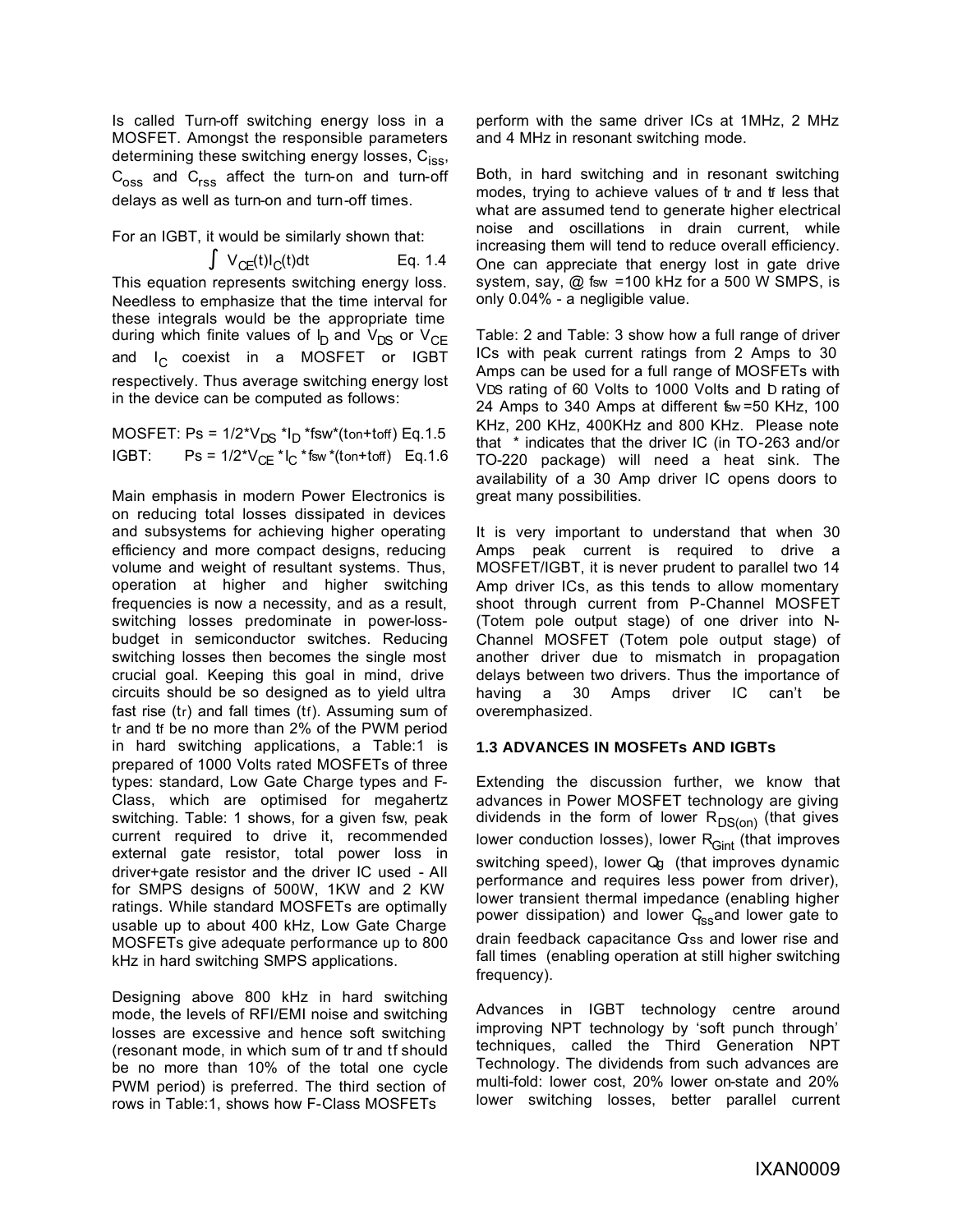sharing, lower thermal impedance, increased ruggedness to overloads, lower input capacitance and faster yet smother turn-on and turn-off waveforms. It looks like a true win-win situation! Another path chosen by some manufacturers is Trench IGBTs, which also have improved VCE(sat) and switching losses.

#### **2. TYPES OF DRIVERS**

#### **2.1 IC DRIVERS**

Although there are many ways to drive MOSFET/IGBTs using hard-wired electronic circuits, IC Drivers offer convenience and features that attract designers. The foremost advantage is compactness. IC Drivers intrinsically offer lower propagation delay. As all important parameters are specified in an IC Driver, designers need not go through time consuming process of defining, designing and testing circuits to drive MOSFET/IGBTs. Another advantage is repeatability and predictability of performance, which can't be easily achieved in hardwired driver circuits.

#### **2.2 TECHNIQUES AVAILABLE TO BOOST CURRENT OUTPUTS**

Totem pole stage with N-Channel and P-Channel MOSFETs can be used to boost the output from an IC Driver. The disadvantage is that the signal is inverted and also there exists momentary shoot through when common gate voltage is in transition.

Totem pole arrangement using matched NPN-PNP transistors; on the other hand, offer many advantages, while boosting the output currents from IC Drivers. Shoot through phenomenon is absent in this case. The pair of transistors protects each other's base-emitter junctions and handle current surges quite well. One such arrangement is shown in Fig. (10). Here Q1 is a NPN transistor, while Q2 is a matched PNP transistor with appropriate collector current rating and switching speed to satisfy Drive requirement for the High Power IGBT. Another feature added is –ve bias for guaranteed fast switch-off even in electrically noisy environment. This is done, by utilizing power supply with +15 and –5 Volts output, whose common ground is connected to the IGBT emitter.

 The arrangement shown in Fig. (10) does a few more things in addition to boosting the output

current still higher. It allows one to choose different Turn-On and Turn-Off times by choosing different values of R<sub>gon</sub> and R<sub>goff.</sub> It allows for incorporating – ve bias for reasons explained above. A pair of 18 V Zener diodes with their cathodes connected together protects the Gate-Emitter Junction of IGBT from voltage spikes.

#### **2.3 TECHNIQUES TO GENERATE –Ve BIAS DURING TURN-OFF**

The importance of –ve bias during turn-off for practically all semiconductor switches cannot be overemphasized, as one may recall from the days of bipolar transistors. -Ve bias helps to quickly remove any charge on the  $C_{GS}$  and  $C_{GD}$  in the case of MOSFETs and IGBTs, thus considerably accelerating the turn-off mechanism.

It is important to understand that turn-on speed of a MOSFET or IGBT can be increased only up to a level matched by the reverse recovery of rectifiers or diodes in a power supply, because in an inductive clamped load (most common), turn-on of a MOSFET or IGBT coincides with turn-off (or reverse recovery completion) of the rectifier diode. Any turn-on faster than this does not help. Too fast a turn-on could also cause oscillation in the Drain or Collector current. However, it is always beneficial to have a Driver with intrinsic low turn-on time and then be able to tailor this with a series gate resistor. Turn-off phenomenon, on the other hand, does not have to wait for any other component in the subsystem. It is here that any enhancement technique can best be utilized. Although many IC drivers themselves feature extremely low turn-on and turn-off times, arrangement to provide –ve bias during turn-off helps still faster turn-off and prevents false turn on even in electrically noisy environment.

Fig.(10) demonstrates one way of generating  $-ve$ bias during turn-off. Fig. (14) shows how to generate –ve bias in a transformer coupled Drive circuit arrangement. Here Zener diode can be chosen of appropriate voltage for giving that much –ve bias (plus one diode drop) during turn-off. Another unique feature of circuit in Fig. (14) is its ability to maintain exact pulse wave shape across Gate and source. In Fig. (12) a method of using isolated DC to DC converter with outputs of  $+15$  and  $-5$  V is used to power IXD\_414, while by connecting isolated ground of this DC to DC Converter to the emitter of the IGBT being driven,  $-5$  V of  $-ve$  bias during turn-off is ensured.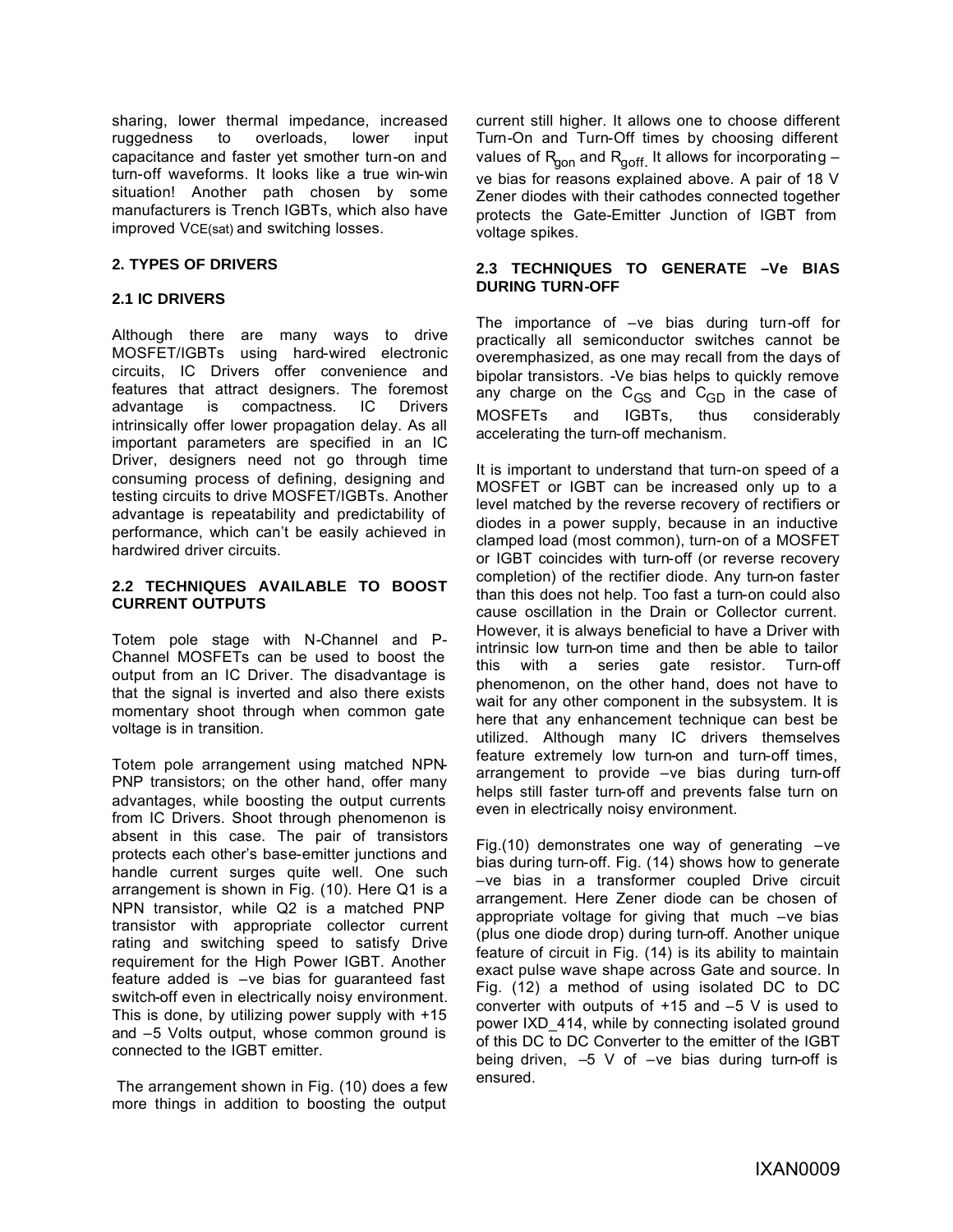#### **2.4 NEED FOR UNDERVOLTAGE PROTECTION**

In Transfer Characteristics (I<sub>D</sub> vs. V<sub>GS</sub>) of a MOSFET, one can see that for values of  $V_{GS}$ below  $V_{GS(th)}$ , the drain current is negligible, but in this vicinity, the device is in its linear (Ohmic) region and concurrent application of large values of  $V_{DS}$  could cause considerable amount of localized heating of the junction. In short, when a MOSFET is being used as a switch, any operation in its linear region could cause overheating or device failure. Bringing the MOSFET quickly into its saturation from its offstate is the Driver's job. And, if Vcc is below the minimum required value, linear operation can ensue to the detriment of MOSFET. I hasten to add, however, that most PWM ICs, controller ICs and microcomputer ICs have this protection feature built-in and, if sharing the same Vcc bus, the Driver IC gets the benefit of this function being implemented elsewhere in the subsystem. Nevertheless, Driver ICs having this feature is an added benefit. The need of UV protection applies equally well to IGBTs.

#### **2.5OVERLOAD/SHORT CIRCUIT ROTECTION**

Any operation of MOSFET/IGBT outside the Safe Operating Area (SOA) could cause overheating and eventual device failure and should be prevented by an electronic active monitoring and corrective arrangement.

Load or current sensing could be done by either a Hall Effect Sensor or by a Shunt resistor in series with source/emitter terminal. The voltage picked up, which is proportional to current, is low pass filtered and then compared to a preset limit. The comparator output could initiate turnoff of MOSFET/IGBT. A circuit to detect overload/short circuit is shown in Fig. (12), where the output FAULT will go low when it occurs.

All IXDD series of Drivers have an ENABLE pin, which, when driven low, say, by the FAULT output from this comparator, puts the final N-Channel and P-channel MOSFETs of the IXDD Driver in its TRISTATE mode. This not only stops any output from the Driver, but also provides an environment for implementing soft turn-off. There are two ways of doing this. Just by connecting a resistor of appropriate value from Gate to source/emitter, the  $C_{GS}$  gets discharged through this resistor and, depending on the value of the connected resistor, soft turn-off of any duration can be achieved. Another way, as shown in the Fig. (2), is to use a signal MOSFET Q1 to pull down the Gate, when short circuit is detected. The resistor in series with this signal MOSFET determines the time duration of this soft turn-off. Soft turn-off helps protect IGBT/MOSFET from any voltage transients generated due to L\*dI $_{\rm C}$ /dt (or L\*dI<sub>D</sub>/dt) that could otherwise bring about avalanche breakdown. The PC board layout and Bill of Materials for this circuit are shown in Fig. (3).

For an IGBT, Desat detection (Desat = Desaturation of forward voltage drop) is a method used for short circuit/overload protection. When short circuit/overload occurs, the forward voltage drop of the IGBT ( $V_{\text{CF}}$ ) rises to disproportionately high values. One must ignore the initial turn-on rise in  $V_{\text{CF}}$ , when output from Driver has still not risen to high enough value. Nevertheless, when  $V_{CF}$  rises to a level of, say, 7 Volts, in presence of sufficient Gate Drive voltage, it means the collector current  $\mathcal{\mathsf{C}}$  has

risen to a disproportionately high value, signalling overload. When a voltage level higher than 6.5 Volts is detected, Gate signal can be softly turned off, resulting into soft turn-off of the IGBT. Fig. (12) shows how Desat feature can be wired into a total Driver Circuit, using also other features, such as Opto-isolation and –ve turn-off bias.

#### **3. HIGH SIDE DRIVING TECHNIQUES**

#### **3.1 EMPLOYING CHARGE-PUMP AND BOOTSTRAP METHODS**

For driving the upper MOSFET/IGBT in a phase leg employed in a bridge topology, a buck converter or a 2-transitor forward converter, low side drivers cannot be used directly. This is because the source/emitter of upper MOSFET/IGBT is not sitting at ground potential.

Fig. (5) shows how a charge pump creates a higher Vcc to be used for the driver IC for the Upper MOSFET/IGBT. Here the pair of N-Channel and P-Channel MOSFETs acts as switches, alternately connecting incoming supply voltage to output through capacitors and Schottky diodes, isolating it and almost doubling it. Switching frequency in several hundred Kilohertz is used and, therefore, low ripple isolated output voltage is available as DC Supply for the Driver of Upper MOSFET/IGBT. Fig. (7) illustrates how one IXD\_404 can be used as charge pump, delivering 350 mA, and one IXD\_408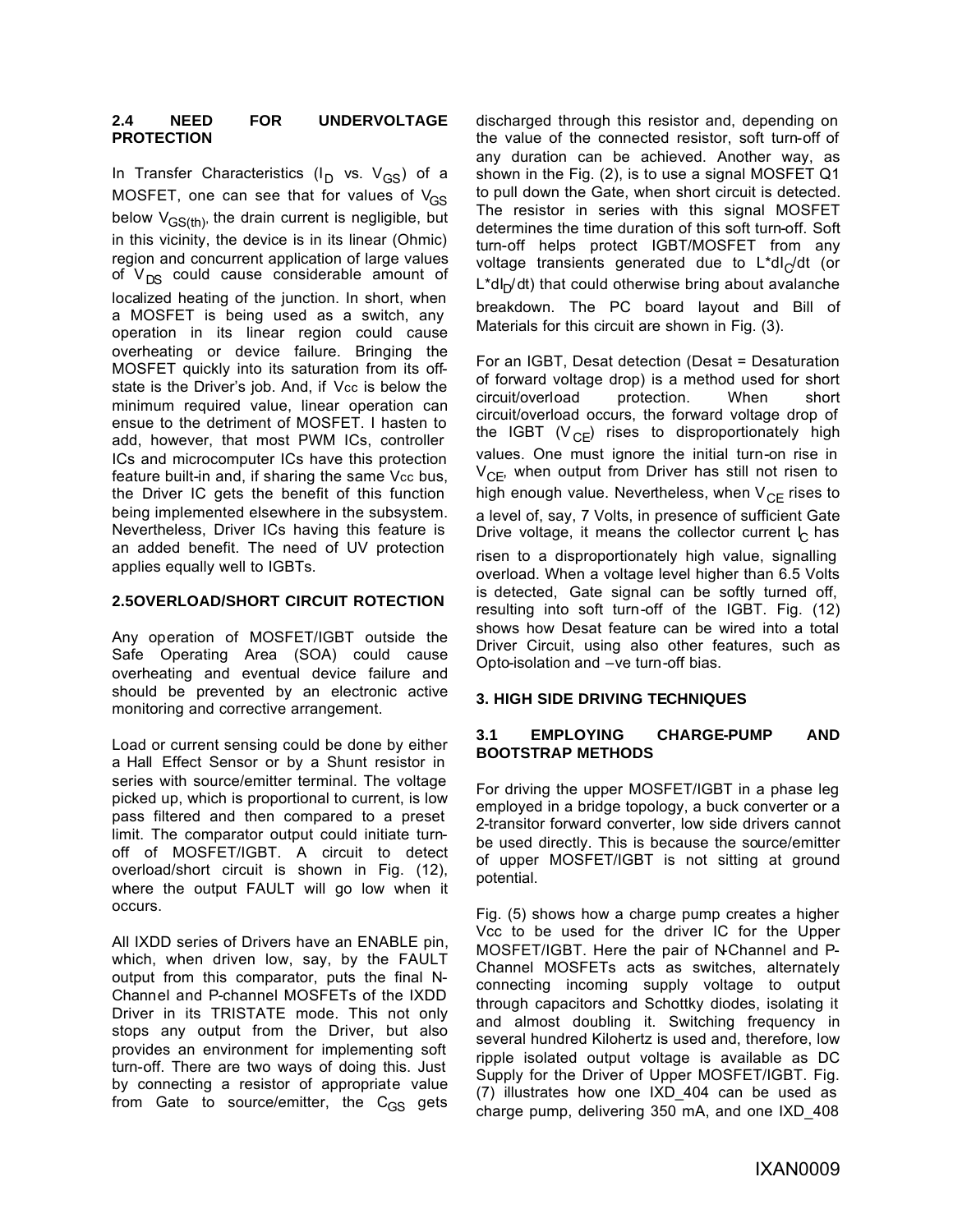as a Driver giving +/- 8 Amps, in conjunction with IXBD4410 and IXBD4411, for driving a phase leg of two IXFX50N50 MOSFETs. Fig. (8) shows how a charge pump delivering as much as 500 mA can be constructed using one IXD\_404; and by utilizing one IXD\_414, one can boost the output from IXBD4410 and IXBD4411 to +/- 14Amps for driving Size 9 high power MOSFETs and IGBTs or even MOSFET/IGBT module. Another method is the Bootstrap Technique as shown in Fig. (6). The basic bootstrap building elements are the level shift circuit, bootstrap diode DB, level shift transistor Q1, bootstrap capacitor CB and IXD\_408 or IXD\_414. The bootstrap capacitor, IXD\_408/IXD\_414 driver and the gate resistor are the floating, sourcereferenced parts of the bootstrap arrangement. The disadvantages of this technique are longer turn-on and turn-off delays and 100% duty cycle is not possible. Additionally the driver has to overcome the load impedance and negative voltage present at the source of the device during turn-off.

#### **3.2 ACHIEVING GALVANIC ISOLATION BY USING OPTO-COUPLERS TO DRIVE UPPER MOSFET/IGBT**

For driving high side MOSFET/IGBT in any topology, opto-couplers can be used with following advantages:

- 1. They can be used to give a very high isolation voltage; 2500 to 5000 Volts of isolation is achievable by use of properly certified optocouplers.
- 2. Signals from DC to several MHz can be handled by opto-couplers.
- 3. They can be easily interfaced to Microcomputers, DSPs or other controller ICs or any PWM IC.

One disadvantage is that the opto-coupler adds its own propagation delay. Another disadvantage of using an opto-coupler is that separate isolated power supply is required to feed the output side of the opto-coupler and the driver connected to it. However, isolated DC-to-DC Converters with few thousand Volts of isolation are readily available. These can be used to supply isolated and regulated +ve 15 V and –ve 5V to the output side of the optocoupler and the Driver IC for driving Upper MOSFET/IGBT as is shown in Fig. (12) and Fig. (13). As can be seen, identical chain of optocoupler, Driver and DC-to-DC Converters are used for even lower IGBTs. This is to guarantee

identical propagation delays for all signals so that their arrival time at the gate of IGBT bears the same phase relationships with one another as when they originated in the DSP.

#### **3.3 USE OF TRANSFORMERS TO OBTAIN GALVANIC ISOLATION IN DRIVING UPPER MOSFET/IGBT**

Using transformers to achieve galvanic isolation is a frequently used technique. Depending on the range of frequencies being handled and power rating (voltage and current ratings and ratios), transformers can be designed to be quite efficient. The gate drive transformer carries very small average power but delivers high peak currents at turn-on and turn-off of MOSFET/IGBT.

While designing or choosing a Gate Drive transformer, the following points should be kept in mind:

- 1. Average power being handled by the transformer should be used as a design guideline. Margin of safety should be taken into account, keeping in mind maximum volt-second product and allowing for worst-case transients with maximum duty ratio and maximum input voltage possible.
- 2. Employing bifilar winding techniques to eliminate any net DC current in any winding. This is to avoid core saturation.
- 3. If operation in any one quadrant of B-H loop is chosen, care should be taken for resetting the core.

Advantages of employing transformers for Gate Drive are:

- 1. There is no need for any isolated DC-to-DC Converter for driving an upper MOSFET/IGBT .
- 2. There is practically no propagation delay in a transformer to carry signals from primary side to the secondary side.
- 3. Several thousand volts of isolation can be built in between windings by proper design and layouts.

The disadvantages of using transformers for Gate Drive are:

- 1. They can be used only for time varying signals.
- 2. It is difficult to implement DESAT protection feature.

Two examples of gate Drive circuits, using transformers follow. In Fig. (11), a phase shift controller outputs its signals to the IXD\_404 Dual Drivers, which in-turn, feed the transformers. The secondary windings of these transformers are coupled to the Gates of upper and lower MOSFETs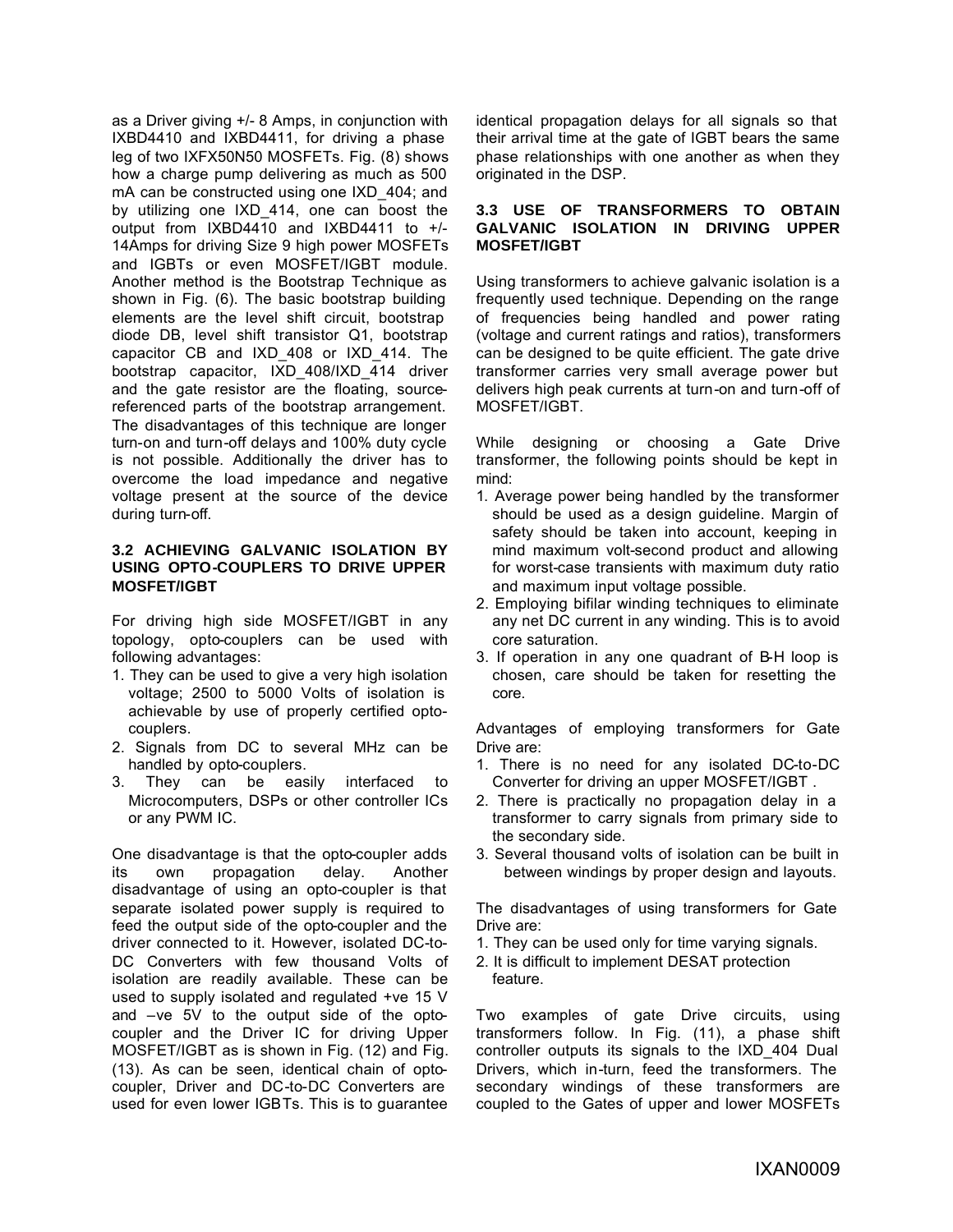in an "H" Bridge topology. Fig. (14) shows another transformer coupled Gate Drive circuit employing DC restore technique to maintain same wave shape of original signal with added feature of -ve bias offered using a Zener in series with a fast diode across secondary.

#### **4.0 DESIRABLE SPECIFICATIONS AND FEATURES OF ANY LOW AND HIGH SIDE DRIVER PAIRS, SUCH AS IXBD4410 AND IXBD4411**

- 1. Under voltage and over voltage lockout protection for Vcc;
- 2. dv/dt immunity of greater than  $\pm$  50 V/ns;
- 3. Galvanic isolation of 1200 Volts (or greater) between low side and high side;
- 4. On-chip negative gate-drive supply to ensure MOSFET/IGBT turn-off even in electrically noisy environments;
- 5. CMOS/HCMOS compatible inputs with hysteresis;
- 6. < 20 ns rise and fall times with 1000 pf load and <100 ns rise and fall times with 10000 pf load;
- 7. <100 ns of propagation delay;
- 8. >2 Ampere peak output Drive Capability;
- 9. Automatic shutdown of output in response to over current and/or short-circuit;
- 10. Protection against cross conduction between upper and lower MOSFET/IGBT;
- 11. Logic compatible fault indication from both low and high-side drivers.

A suggested wiring diagram, making use of such a high/low side driver pair is shown in Fig. (4). This diagram is for a phase leg of MOSFETs or IGBTs. Likewise, the wiring diagram is to be repeated for each phase leg and hence one needs two such circuits for "H" Bridge and three such circuits for 3-Phase Bridge topologies

As can be seen in this schematic, to obtain galvanic isolation, it uses one ferrite core transformer for sending drive signals to IXBD4411 and another ferrite core transformer for receiving fault and status signals from IXBD4411. T1 represents both these transformers housed in one IC type package. To avoid saturation, capacitors are placed in series with each primary winding to which PWM pulse train is transmitted. 1200 Volts of isolation barrier is built in. Note the use of high voltage fast diode with required voltage rating to feed Vcc to upper driver.

Higher current MOSFET/IGBTs require higher drive currents, especially for operating them at high switching frequencies. For these applications, one can use IXD\_408 or IXD\_414, either in stand-alone mode or in conjunction with IXBD4410 and IXBD4411. It is easy to realize now that one can easily get all the facilities of feature-rich IXBD4410 and IXBD4411 and when higher drive current capability is called for, use them in conjunction with IXD\_408 or IXD\_409 or IXD\_414. In case of a lowside MOSFET/IGBT, it is simple to use IXD\_408 or IXD\_414 alone. One such example is given in Fig. (7).

For driving upper MOSFET/IGBT of a phase leg, one of the approaches is to employ a charge pump. Two such application circuit schematics are shown in Fig. (7) and Fig. (8). In Fig. (7) output from IXBD4410/4411 is boosted up to  $\pm$  8 Amps using IXD\_408 and the charge pump output is boosted to 350 mA, using one driver of IXD\_404 for driving IXFK48N50 (rated at  $Id=48$  Amps and  $Vd = 500$ Volts). In Fig. (8), the output from IXBD4410/4411 is boosted up to  $\pm$ 14 Amps by IXD 414 to drive a Size 9 MOSFET IXFN80N50 (rated at Id = 80 Amps and Vd = 500 Volts). IXD\_404 can still adequately provide 500 mA for the charge pump circuit.

#### **4.2 GENERAL REMARKS ABOUT MOSFET/IGBT IC DRIVERS**

The most important strength of MOSFET/IGBT IC Drivers should be their ability to provide high currents needed to adequately drive today's and tomorrow's large size MOSFETs and IGBTs. Another important feature is that there should be no cross conduction in the output stage of the driver IC, thus saving transition power dissipation.

In addition, all these Drivers incorporate a unique facility to disable output by using the ENABLE pin. With the exception of the IXD 408, the ENABLE pin is tied high internally. When this pin is driven LOW in response to detecting an abnormal load current, the Driver output enters its Tristate (High Impedance State) mode and a soft turn-off of MOSFET/IGBT can be achieved. This helps prevent damage that could occur to the MOSFET/IGBT due to Ldi/dt over voltage transient, if it were to be switched off abruptly, "L" representing total inductance in series with Drain or Collector. A suggested circuit to accomplish this soft turn off upon detecting overload or short circuit is shown in Fig. (2). It is also possible to do this by an independent short circuit/overload detect circuit, which could be a part of the PWM or other controller IC. All one needs to do is to take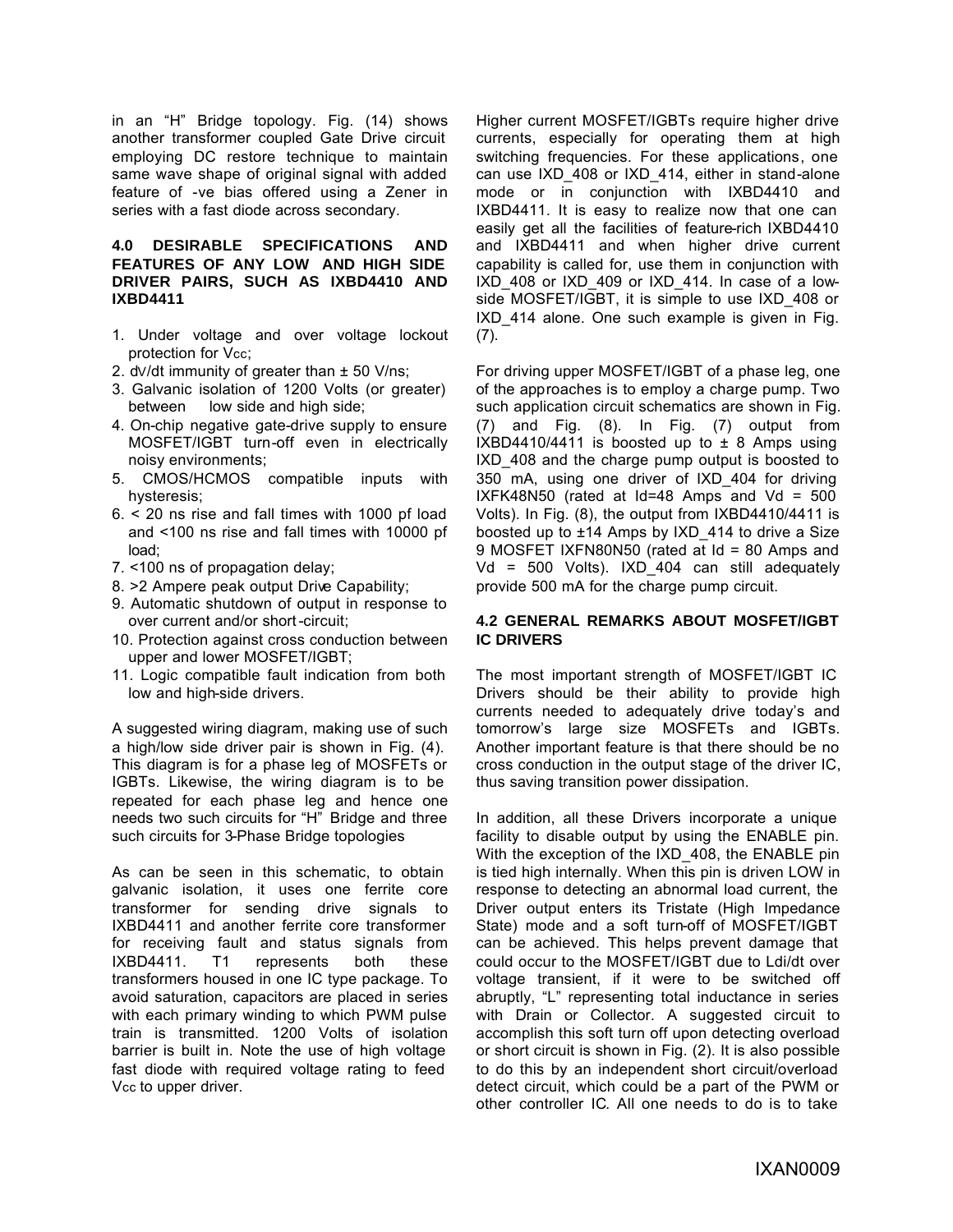output signal (FAULT) from such a circuit and feed it into the ENABLE pin of Driver. A resistor R<sub>P</sub> connected across Gate and Source or Gate and Emitter (as the case may be) would ensure soft turn-off of the MOSFET/IGBT, turn-off time being equal to  ${\sf R}_{{\sf P}}({\sf C}_{\text{GS}}$  + ${\sf C}_{\text{GD}}$ )

#### **4.2.1 LOW CURRENT DUAL IC DRIVERS**

Fig. (11) shows an interesting application for a 4 Amp Dual driver IC in a Phase Shift PWM Controller application, in which galvanic isolation is obtained by using Gate Drive Transformers. Note that this Controller operates at a fixed frequency. Turn-off enhancement is achieved by using local PNP transistors in secondary of gate drive transformer.

For a vast number of low and medium current MOSFETs and IGBTs, 2 Amp to 4 Amp dual IC drivers provide a convenient tool and circuit simplicity, coupled with performance.

#### **4.2.2 HIGH CURRENT IC DRIVERS**

These are eminently suitable for driving higher current MOSFETs and IGBTs and larger size MOSFET/IGBT Modules. Many circuit schematics applying these in various topologies are possible and some of these are shown in different figures.

The 5 pin TO-263 surface mount version of some IC drivers can be soldered directly on to a copper pad on a printed circuit board for better heat dissipation. It is possible then to use these high current drivers for very high frequency switching application, driving high current MOSFET modules for a high power converter/inverter.

Fig. (1) shows a basic low side driver configuration. C1 is used as a bypass capacitor placed very close to pin No. 1 and 8 of the driver IC. Fig. (9) shows a method to separately control the turn on and turn off times of MOSFET/IGBT. Turn-on time can be adjusted by  $R_{\text{qon}}$ , while the turn-off time can be varied by Rgoff. Schotkky diodes facilitate this, by virtue of their very low forward voltage drop and low trr. The 18V, 400mW Zener diodes protect the Gate-Emitter junction of the IGBT. A careful layout of the PCB, making shortest possible length between output pin and IGBT Gate, while providing generous copper surface for a ground plane,

helps achieve fast turn-on and turn-off times without creating oscillation in the Drain/Collector current.

Fig. (9) shows another arrangement and includes a method for faster turn-off using a PNP transistor placed very close to the MOSFET Gate and Source. It is a good practice to tie the ENABLE pin of drivers to Vcc through a 10K resistor. This ensures that the driver always remains in its ENABLED mode except when driven low due to a FAULT signal. Again, this FAULT signal puts these two drivers into their TRISTATE output mode.

Fig. (10) shows a method to boost output from driver IC to a much higher level for driving very high power IGBT module. Here the turn-on and turn-off times can be varied by choosing different values of resistors:  $R_{gon}$  and  $R_{goff}$ . To provide  $-ve$  bias of 5 Volts, the IGBT emitter is grounded to the common of +15V and –5V power supply, which feeds +15V and  $-5$  v to the IXD 408. Notice that the incoming signals must also be level shifted.

Fig. (12) shows a high current driver IC driving one IGBT of a Converter Brake Inverter (CBI) module. Here all protection features are incorporated. For High Temperature cut-off, a bridge circuit is used with the CBI module's thermistor. Comparator U3 compares voltage drop across the thermistor to the stable voltage from the Zener diode. P1 can be used to preset the cut-off point at which the comparator's output goes low. This is fed into the DSP as OVERTEMP signal.

Short circuit protection is provided by continuously monitoring the voltage drop across a SHUNT. Note that one end of SHUNT is connected to the power supply ground GND1. The voltage picked up from this SHUNT is amplified by a low noise Op Amp and is then compared to the stable voltage from the same Zener. When short circuit occurs, the comparator output (FAULT) goes low. 1% metal film resistors are used throughout in both these circuits to ensure precision and stability. C3 and C4 help in offering low pass filtering to avoid nuisance tripping.

Principle of DESAT sensing for detecting overload on an IGBT has been explained before in section 2.5 above. In the case of AC Motor Drive, each IGBT has to be protected from overload using separate DESAT sensing. Fig. (12) and Fig. (13) show the connection for each IGBT. DESAT sensing is done on the isolated side of each opto-coupler, while the resultant FAULT signal is generated on the common input side with respect to GND1. Each FAULT signal is open collector type and hence can be tied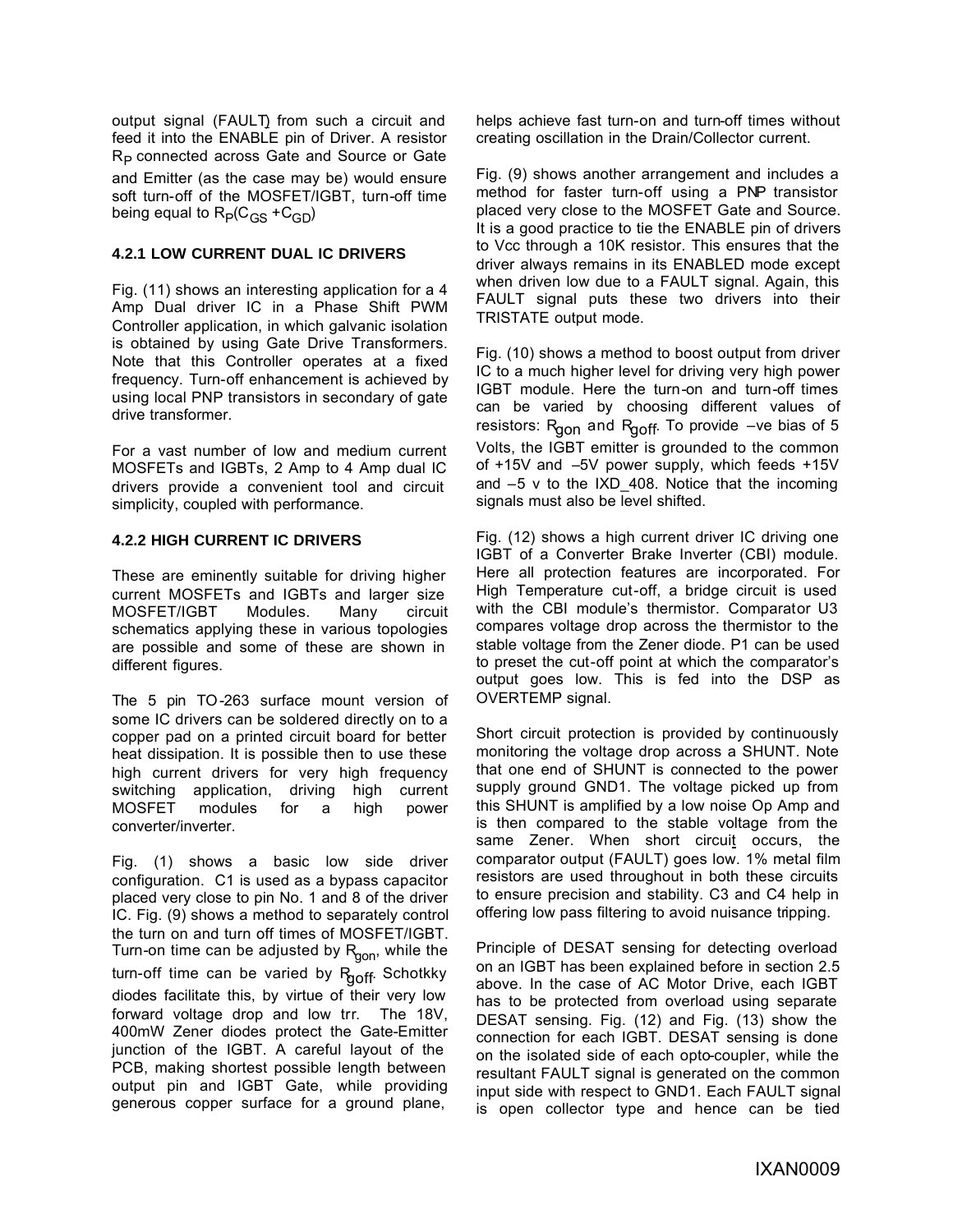together with other FAULT signals from other opto-coupler or from other comparators. The DSP will stop output drive signals when either FAULT or OVERTEMP signal goes low. When this happens, notice that IXD\_414 offers a -ve bias of -5V to guarantee turn-off conditions, even in presence of electrical noise. -5V is applied to gate of each IGBT during turn-off even under normal operating conditions. After fault is cleared, the DSP can issue a RESET signal for resuming normal operation.

#### **5.0 PRACTICAL CONSIDERATIONS**

When designing and building driver circuits for MOSFET/IGBT, several practical aspects have to be taken care of to avoid unpleasant voltage spikes, oscillation or ringing and false turn-on. More often than not, these are a result of improper or inadequate power supply bypassing, layout and mismatch of driver to the driven MOSFET/IGBT.

As we understand now, turning MOSFET/IGBT on and off amounts to charging and discharging large capacitive loads. Suppose we are trying to charge a capacitive load of 10,000 pF from 0 to 15 VDC (assuming we are turning on a MOSFET) in 25 ns, using a 14 amp ultra high speed driver.

$$
I = VxC / t
$$
 Eq. 5.1  
Eq. 5.1  
Eq. 6.1  
Eq. 6.1

What this equation tells us is that current output from driver is directly proportional to voltage swing and/or load capacitance and inversely proportional to rise time. Actually the charging current would not be steady, but would peak around 9.6 Amps, well within the capability of 14 Amp driver. However, driver IC will have to draw this current from its power supply in just 25 ns. The best way to guarantee this is by putting a pair of by-pass capacitors (of at least 50 times the load capacitance) of complementary impedance curves in parallel, very close to the VCC pin of the driver IC. These capacitors should have the lowest possible ESR (Equivalent Series Resistance) and ESL (Equivalent Series Inductance). One good example of this is high quality surface mount type monolithic ceramic capacitors. Other preferred type is SMD Tantalum. One must keep the capacitor lead lengths to the bare minimum.. A smart way of accomplishing this is to solder

the capacitor across the Vcc and ground pin of driver IC from the bottom (solder side).

Another very crucial point is proper grounding. Drivers need a very low impedance path for current return to ground, avoiding loops. The three paths for returning current to ground are: 1. Between driver IC and the logic driving it; 2. between the driver IC and its own power supply; 3. between the driver IC and the source/emitter of MOSFET/IGBT being driven. All these paths should be extremely short in length to reduce inductance and be as wide as possible to reduce resistance. Also these ground paths should be kept distinctly separate to avoid returning ground current from the load to affect the logic line driving the driver IC. A good method is to dedicate one copper plane in a multilayered PCB to provide a ground surface. All ground points in the circuit should return to the same physical point to avoid generating differential ground potentials.

With desired rise and fall times in the range of 25 to 50 ns, extreme care is required to keep lengths of current carrying conductors to the bare minimum. Since every inch of length adds approximately 20 nH of inductance, a di/dt of 240 Amps/microsecond (used in the example calculation for Eq. 5.1) generates a transient LdI/dt voltage of 4.8 volts per inch of wire length, which subtracts from the driver's output. The real effect will be a significant increase in rise time for every tiny increase in conductor length from output pin of driver to the Gate lead of MOSFET/IGBT. For example, one extra inch of conductor length could increase rise time from 20 ns to 70 ns, in an ultra high-speed gate drive circuit. Another detrimental effect of longer conductor length is transmission line effect and resultant RFI/EMI. This inductance could also resonate with parasitic capacitances of MOSFET/IGBT, making it difficult to obtain clean current waveforms at rise and fall.

It is important to also keep in mind the fact that every MOSFET/IGBT has some inductance depending on the package style and design. The lower this value, the better is the switching performance, as this inductance is, in effect, in series with the source/emitter and the resulting negative feedback increases switching times.

While applying driver IC for any application, it is also necessary to compute power dissipated in the driver for a worst-case scenario. The total power dissipated in the driver IC is a sum of the following:

- 1. Capacitive load power dissipation;
- 2. Transition power dissipation;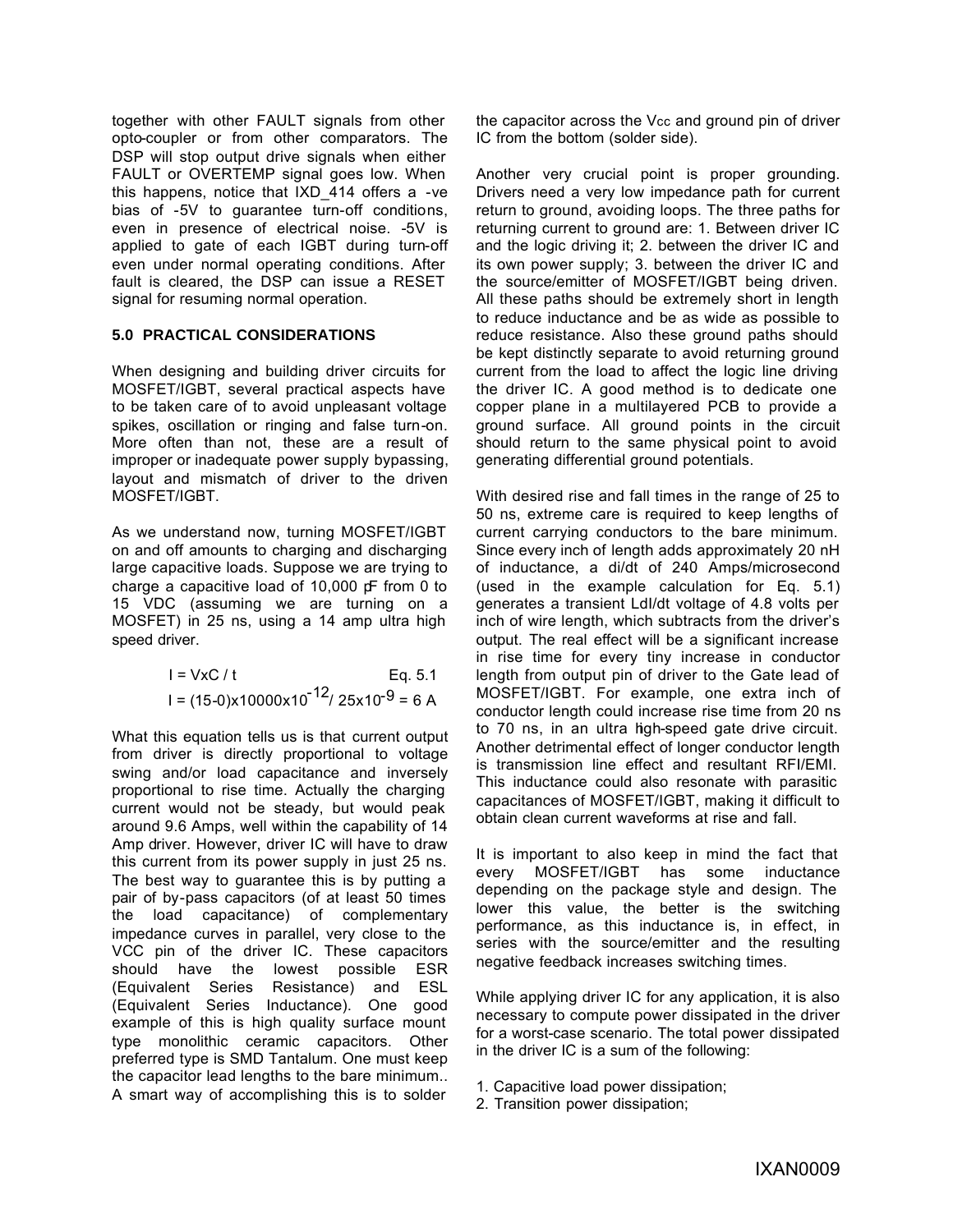3. Quiescent power dissipation.

For all IXD\_series of drivers, transition power dissipation is absent due to a unique method (Patent pending) to drive the output N-Channel and P-Channel MOSFETs, practically eliminating cross conduction.

As described under section 1.2, a MOSFET/IGBT driver incurs losses. Let us derive formulae to compute this power loss in a driver:

$$
PD(on) = \frac{D \times ROH \times Vcc \times Qg \times fsw}{ROH + RGext + RGint}
$$

$$
PD(off) = \underbrace{1-D)xROLxVccxQgxfsw}_{\text{ROL + RGext + RGint} \qquad Eq.5.3
$$

where:

ROH = Output resistance of driver  $@$  output **High** 

ROL = Output resistance of driver @ output Low

fsw = Switching frequency

RGext = resistance kept externally in series with

Gate of MOSFET/IGBT

- RGint = Internal mesh resistance of MOSFET/ IGBT
- D = Duty Cycle (value between 0.0 to 1.0) Qg= Gate Charge of MOSFET/IGBT

Total loss  $PD = PD(0n) + PD(0ff)$ 

Note also that in general,  $R<sub>Gint</sub>$  is small and can be neglected and that  $ROH = ROL$  for all  $IXD$ drivers. Consequently, if the external turn-on and turn-off gate resistors are identical, the total driver power dissipation formula simplifies to:

PD=PD(on)+PD(off)=ROHxVccxQgxfsw Eq.5.4 ROL + RGext

Let us review with some examples:

Assume that we are driving an IXFN200N07 for a Telecom power supply application or for a UPS/Inverter application at a switching frequency of 20 kHz. Furthermore, RGext = 4.7 Ohms and gate supply voltage is 15V.

On page two of the IXD\_409 Data sheet, we read the value of ROH = 1.5 Ohms ( Maximum). For Qg, refer to Data Sheet of the IXFN200N07 and go to Gate Charge vs.  $V_{GS}$  curve and look for value of  $Q<sub>g</sub>$  at Vcc = 15 V. You can read it as 640 nC. Substituting these values into Eq. 5.4 yields:  $PD = 1.5 \times 15 \times 640 \times 20,000 \times 10^{-9}$ 

$$
PD = \frac{1.5 \times 15 \times 640 \times 20,000 \times 10}{1.5 + 4.7}
$$
  
PD = 46.45 mW

Assuming an ambient of 50  $^{\circ}$ C in the vicinity of IXD\_409PI, the power dissipation capability of  $IXD_409P1$  must be derated by 7.6mW/<sup>O</sup>C, which works out to be 190 mW. The maximum allowable power dissipation at this temperature becomes 975- 190=785 mW. However, as calculated above, we will be dissipating only 46.45 mW so we are well within the dissipation limit of 785 mW.

If one increases fsw to 500 kHz for a DC-to-DC Converter application, keeping other parameters the same as above, now the dissipation would be 1.16 W, which exceeds the specification for IXD\_409PI. So in this case, it is recommended to use either the IXD\_409YI (TO-263 package) or IXD\_409CI (TO-220) package. Both these packages can dissipate about 17 W with proper heat sinking arrangement. The TO-263 is a surface mount package and can be soldered onto a large pad on a copper surface of a PCB for achieving good heat transfer. For TO -220 package, a heat sink can be used.

Let us take another example of a boost converter, using IXFK55N50 at  $V_{DS}$  = 250 VDC and at  $h =$ 27.5 Amps. Assuming  $\text{f}_{\text{W}}$  = 500 kHz, Vcc = 12 V. From the curve of Gate Charge for IXFK55N50 in the Data Sheet one can determine that  $Q_g = 370$  nC. Let us set RGext = 1.0 Ohm. We use IXD 414YI or IXD\_414CI here, which can dissipate 12W. Here typical value of  $ROH = ROL = 0.6 Ohm$ . Substituting the above values in our equation, we compute the power dissipation to be:

$$
PD = \underbrace{0.6 \times 12 \times 370 \times 500 \text{ kHz} \times 10^{-9}}_{0.6 + 1.0 + 0.0}
$$
\n
$$
PD = 0.83 W.
$$

With adequate air circulation, one may just be able to use the PDIP Package. However, it is recommended to use TO-263 or TO-220 package for reliable performance.

For the third example, considering driving a large size MOSFET module VMO  $580-02F$  at  $f_{sw} = 250$ kHz. Let Vcc = 10 V, ROH =  $ROL = 0.6$  Ohm, RGext= 0.0 Ohm. We read that  $Qq = 2750$  nC at Vcc = 10 V off the VMO 580-02F data sheet. Now:

$$
PD = \underbrace{0.6 \times 10 \times 2750 \times 250 \text{kHz} \times 10^{-9}}_{0.6 + 0.0 + 0.0}
$$
\n
$$
PD = 6.86 \text{ W}
$$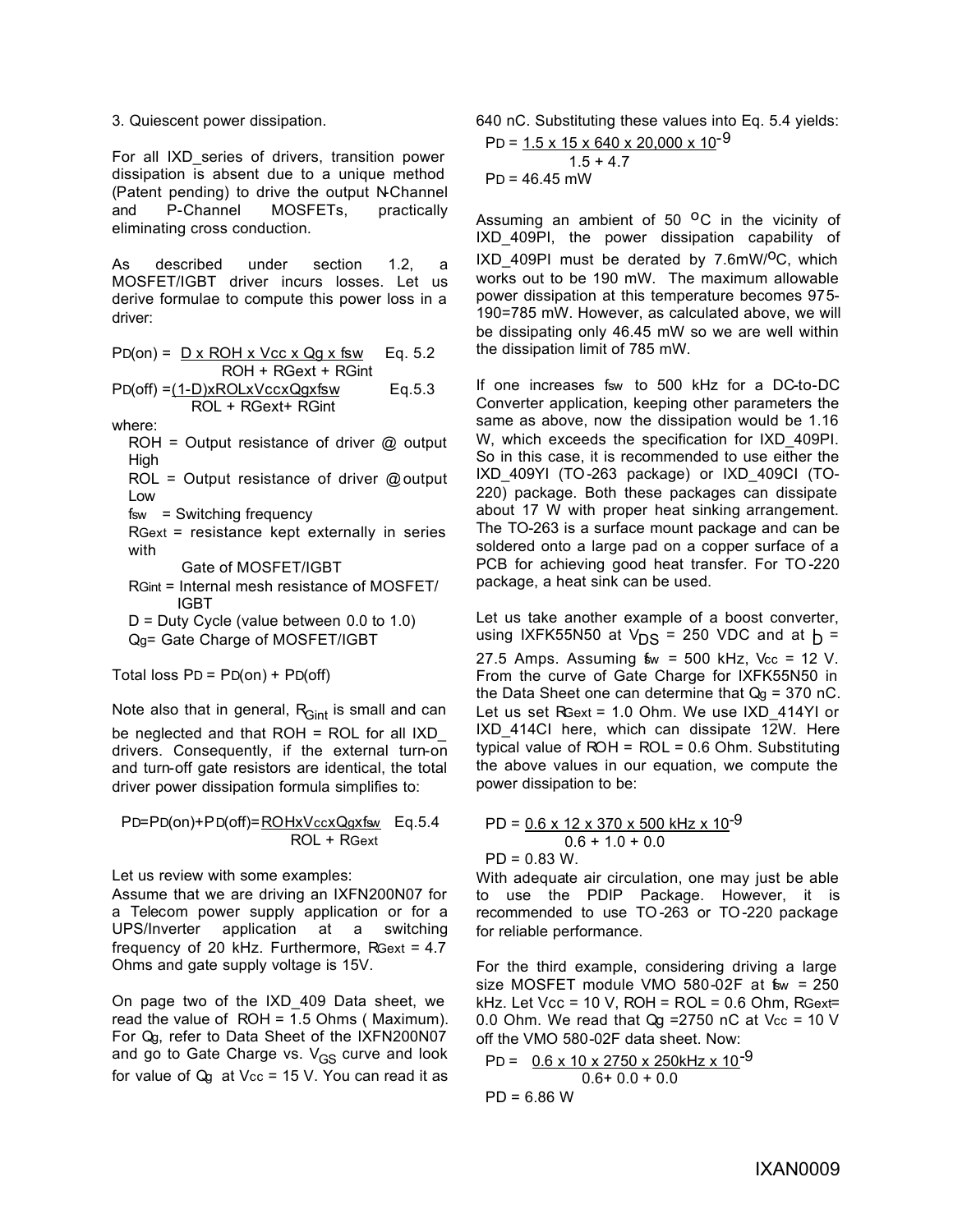IXD\_414YI (TO-263) or IXD\_414CI (TO-220) can easily drive this load provided adequate heat sinking and proper airflow is maintained. Comments above for mounting TO-263 and/or TO-220 packages apply here as well. For derating use 0.1 W/<sup>O</sup>C. So for an ambient temperature of 50  $^{\circ}$ C, it works out to be 2.5 W. As the limit of IXD\_414YI or IXD\_414CI is 12 W, subtracting 2.5 W from this yields 9.5 W. So 6.86 W is still within limit. Thermal Impedance (Junction to Case) is  $0.55^{\circ}$ C/W for TO-263 and TO-220, hence a rise in case temperature should be within limit. If we increase Vcc to 15V. conduction losses in MOSFET could reduce due to lower RDS(on), but obtaining the same rise and fall times will incur more power loss in driver due to increased Vcc and Qg. If that happens, approach described in Fig. (10) can be employed. Or possibility of using a 30 Amp driver can be investigated by power calculation as shown above.

#### **6.0 ISOLATED GATE DRIVE FOR MOSFET/IGBT**

Many applications of MOSFETs and IGBTs require an isolated Gate Drive Circuit. For example in H-Bridge and 3 -Phase Bridge inverters, the upper MOSFETs and IGBTs require an isolated gate drive, because the Source/Emitter of upper MOSFETs/IGBTs are not at the ground potential. Similarly in matrix converters, all bi-directional switches require isolated gate drive circuits.

Basically there are two popular techniques available to implement isolated gate drive. Fig.15 shows a method to implement an isolated gate drive, using Gate Drive Transformers. There are several advantages in using the gate drive transformers:

- 1. If properly wound and built, they can give adequate galvanic isolation.
- 2. Depending on the drive current and voltage required, they give step-up or step-down facility.
- 3. They are immune to dv/dt transients
- 4. They experience no propagation delays.
- 5. Using modern high permeability cores, tiny Gate Drive Transformers are now available that meet most stringent design specifications.
- 6. There is no need to have an isolated power supply.
- 7. Large duty cycle range of pulse widths is possible, say, from 1% to 99%.

8. High overall efficiency of gate drive is possible.

The two disadvantages are:

- 1. Gate drive transformers are not suitable for DC and very low frequency signals.
- 2. It is difficult to implement overload/short circuit protection for the upper MOSFET/IGBT.

As can be seen in Fig. (15), gate drive transformer's primary is fed from the output of a Driver IC. For 1:1 transformer, the peak output current and voltage on the secondary is the same as the Driver IC's output values. As explained in section 5.0 before, knowing the switching frequency, rise and fall times desired, gate resistor used, total gate charge for the MOSFET/IGBT and the voltage swing, one can calculate the peak currents in the transformer primary and secondary. Calculating the average values for these currents will enable one to either design the gate drive transformer or to enable one to select the appropriate commercially available gate drive transformers.

Almost all possible configurations of bi-directional switches employing IGBTs and FREDs (Fast Recovery Epitaxial Diodes) are shown in Fig.(15). When connected in series with the IGBT, the FRED gives reverse blocking capability to the bi-directional switch. When connected inversely across the IGBT, the FRED provides a path for the line current to flow in the reverse direction. Both techniques prevent reverse voltage application to the emitter of IGBT.

These bi-directional switches form nodes for matrix converters or for A.C. to D.C. convert ers. Driving IGBTs in these bi-directional switches can be easily implemented using the gate drive transformers, as shown in Fig. (15). As can be appreciated, R1, R2, R3 and R4 help wave shaping by facilitating core resetting. Z1, Z2, Z3 and Z4 protect the gate of IGBT from voltage spikes above 18.7 volts.

Another method uses opto-couplers, as illustrated in Fig. (16). As can be seen, opto-couplers need isolated power supply. However, they facilitate D.C. to several Mbits/sec of pulse rate and do provide kilovolts of isolation. Keeping the same chain of opto-coupler and Driver IC in each complementary signal path will nullify the effect of slight propagation delay through these opto-couplers and Driver ICs. It is assumed here that difference in propagation delays between two same type opto-couplers is negligible.

Opto-couplers have the following features: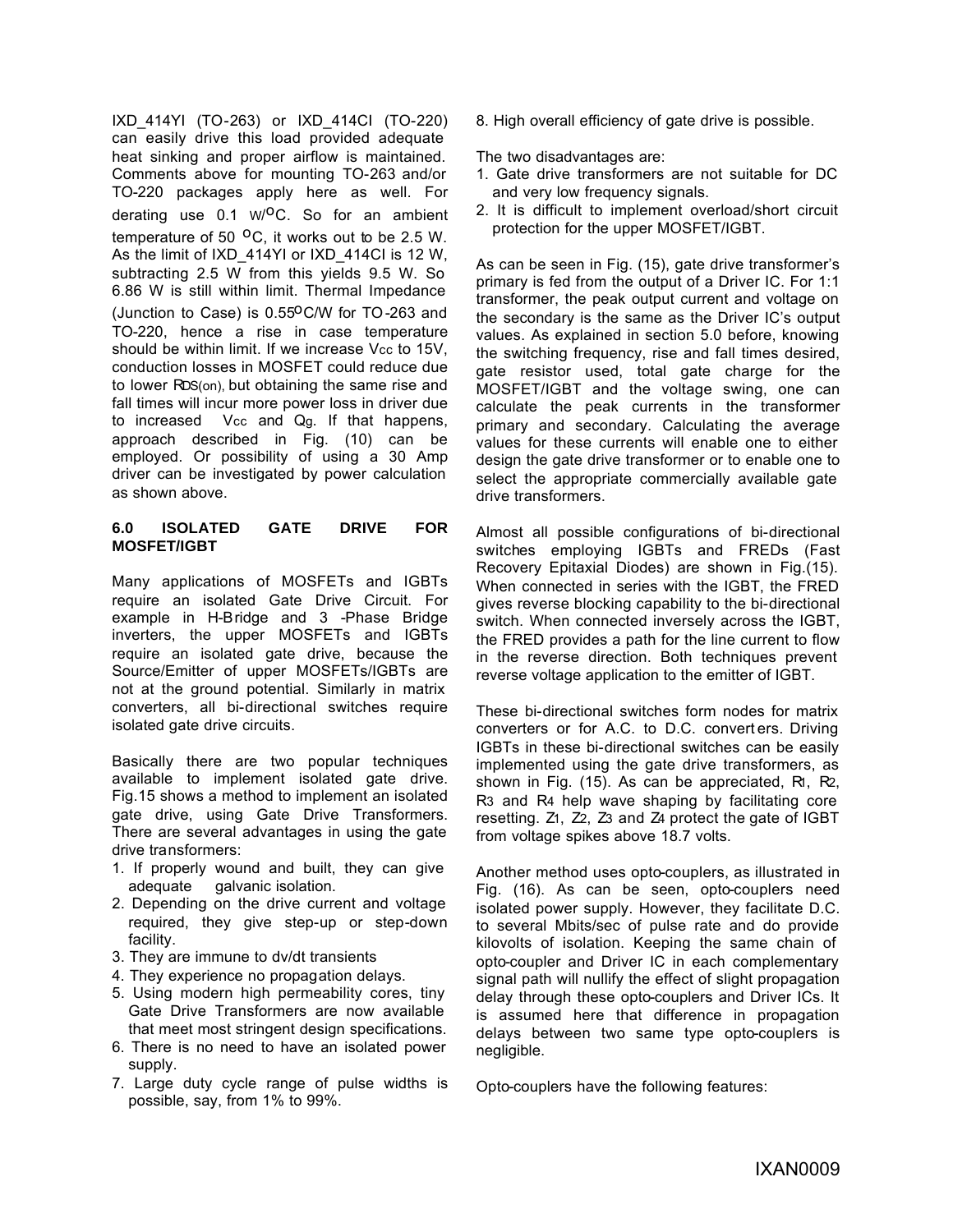- 1.Adequate galvanic isolation is possible. Many opto-couplers are U/L listed.
- 2.Most opto-couplers are compatible with TTL/CMOS/HCMOS inputs. Their outputs depend on Vcc of isolated power supply. They do need isolated power supply.
- 3.They are not immune to severe dv/dt transients.
- 4.Signals experience propagation delays through opto-couplers.
- 5.Large duty cycle range of pulse width is possible.
- 6.High overall efficiency of gate drive is possible.
- 7.Overload and short circuit protection can be easily implemented using either DESAT concept or current sense method. This is explained in section 4.2.2, using Fig. (12) and Fig. (13).

#### **7. MATRIX CONVERTERS**

Matrix converters afford great ease and convenience in AC-AC conversion, without the need for bulky energy storage components required in AC-DC-AC conversion. In addition, they allow regenerative energy to be fed back to Mains and feature sinusoidal input and output currents and controllable input current displacement factor.

A basic 3 phase to 3 phase matrix converter uses nine bi-directional switches as shown in Fig (17). Several different configurations of achieving bi-directional switches using IGBTs and FREDs are shown in Fig.(15) and Fig.(16). Each IGBT used in these bi-directional switches will require isolated gate drive and it is here that the real value and convenience of a gate drive transformer can be appreciated. It is difficult to imagine, use of opto-couplers, chiefly because of the need for isolated power supply.

Tiny gate drive transformers come really handy in this application, with all its attendant advantages as listed above.

#### **8. CONCLUSION**

With proliferating applications of modern power electronics worldwide, faster, more efficient and more compact MOSFETs and IGBTs are replacing older solid state and mechanical devices. The design of newer and more efficient techniques to turn these solid state devices on and off is a subject that requires thorough study and understanding of the internal structure and

dynamic processes involved in the working of MOSFET/IGBTs.

Main emphasis in modern Power Electronics is to reduce total losses dissipated in devices and subsystems for higher operating efficiency and achieving more compact designs, reducing volume and weight of resultant systems. Thus, operation at higher and higher switching frequencies is now a necessity, and as a result, switching losses predominate in the power-loss-budget in semiconductor switches. Reducing switching losses then becomes the single most crucial goal. Keeping this goal in mind, the MOSFET/IGBT Drivers should be designed so as to yield ultra fast rise and fall times, matching or exceeding that of the driven MOSFET/IGBTs. Propagation delay time should be extremely low, facilitating implementation of fast overload/short circuit protection. Most semiconductor switches that can withstand momentary overloads specify 10 us as the maximum allowable duration. From the instance of sensing overload/short circuit to the removal of gate signals, time elapsed should be less than 80% of the rated SCSOA time.

With the advent of IC Drivers for these fast MOSFET/IGBTs, the designer is relieved of the tedious task of designing elaborate driver circuits. Nevertheless, understanding these newer ICs, their strengths and limitations, is of paramount importance. Different configurations for particular topologies call for specific application knowledge. Illustrations are the best way to explain theory and applications of these Driver ICs.

#### **REFERENCES**

- 1. B. Jayant Baliga, "Power Semiconductor Devices", PWS Publishing Company, Boston, MA (1996)
- 2. Ned Mohan, Tore M. Undeland, William P. Robbins: "POWER ELECTRONICS: Converters, Applications and Design", John Wiley & Sons, New York (1994)
- 3. Power Supply Design Seminar 2001 series, Unitrode Products from Texas Instruments.
- 4. Sam Ochi, "Driving your MOSFETs wild to obtain greater efficiencies, power densities, and lower overall costs", Power Electronics Europe, May-June 2002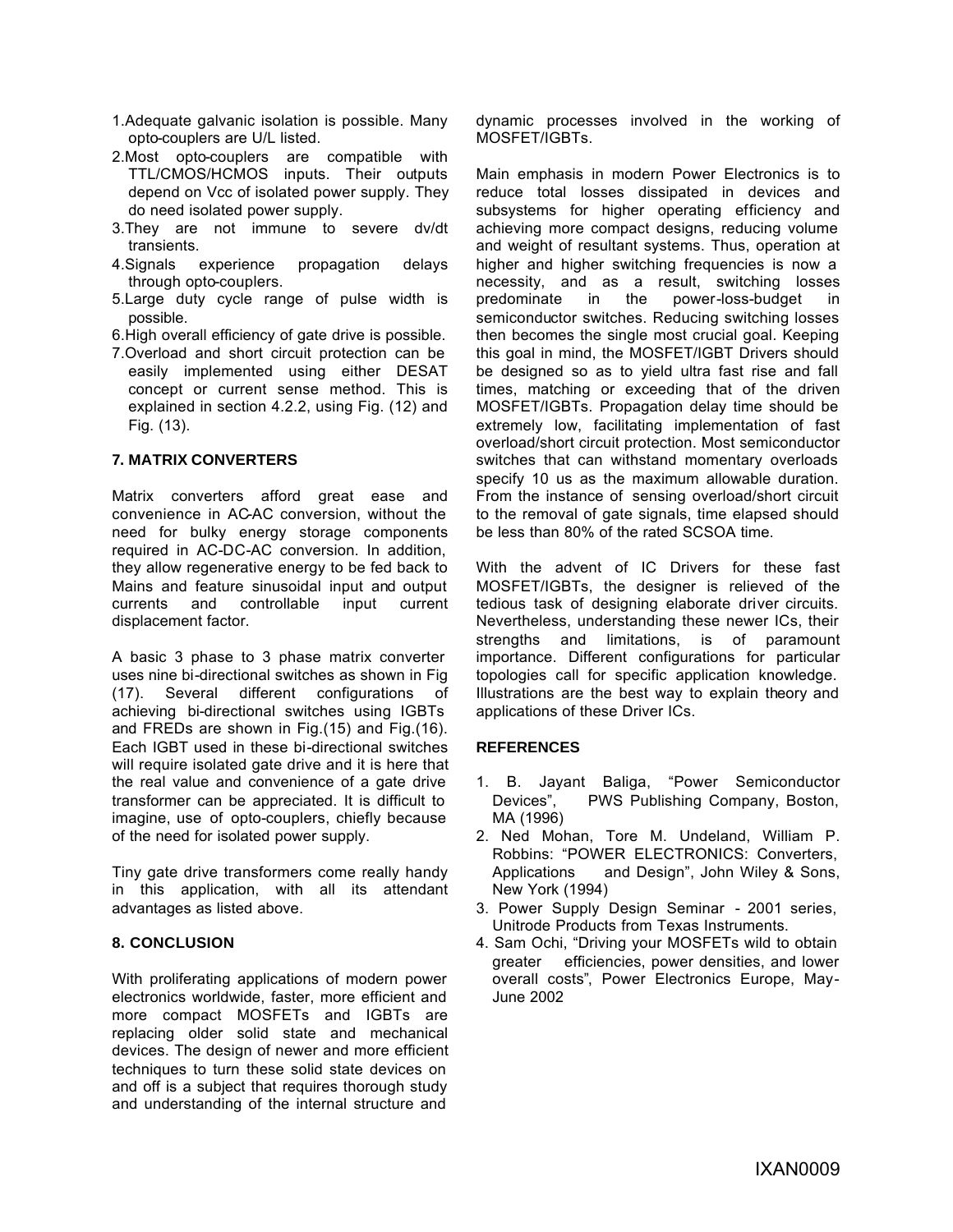#### **RECOMMENDED FURTHER READING**

1. George J. Krausse, "Gate Driver Design for Switch-Mode Applications and the DE-SERIES MOSFET Transistor", Directed Energy,Inc. Application Note available from <www.directedenergy.com>.

#### **DISCLAIMER**

Although information furnished here is believed to be accurate and reliable, authors assume no responsibility for the consequences of its use; nor for any infringement of patents or other rights of third parties, which may result from its use.

#### **AUTHORS BIOGRAPHIES**



Mr. Abhijit D. Pathak received his B. E. (Electrical Engineering) from M. S. University, Baroda, India in 1966. He obtained his MS (EE) degree from University of Rhode Island, Kingston, R. I., U.S.A. in 1971. From 1968 to 1973 he worked in USA in the areas of development of D.C. Drives, high frequency high Voltage Inverters, precision instrumentation and measurement systems and their applications in industry. In 1973, he returned to India and joined Indian Space Research Organization (Govt. of India) as a Senior Scientist/Engineer. At I.S.R.O. he project engineered development of a number of large electronic systems for the first time in the country under sponsorship of Dept. of Electronics, Govt. of India. He wrote a number of technical papers. while at I.S.R.O. technical papers, while at Subsequently, in 1981, he started working in private sector and developed a number of industrial systems, including AC Variable Frequency Drives, UPS Systems, Inverters, Temperature Controllers, I/P (Current to Pressure) Converters and Float-cum-boost chargers. He also taught Final Year Degree program at the University level for four years as a Visiting Professor in the Department of Instrumentation & Controls in India. Since May

2000 he has been with IXYS Corporation as a Senior Applications Engineer. He has written a number of Application Reports on the subject of Power Electronics. He is with IXYS Corporation, 3540 Bassett Street, Santa Clara, CA 95054, U.S.A. Email: a.pathak@ixys.net



Mr. Ralph E. Locher earned his BS (Physics) from Rensselaer, Troy, NY in 1961 and his MS (EE) from Case-Western Reserve University, Cleveland, Ohio in 1965. He worked for General Electric for many years and was a contributing author of GE "SCR Manual". He has published many papers, while working for Fairchild Electronics, National Semiconductor, Power Integration, and IXYS Corporation. He is currently the Director of Applications Engineering at IXYS Corporation, Santa Clara, CA. 95054, USA. Email: r.locher@ixys.net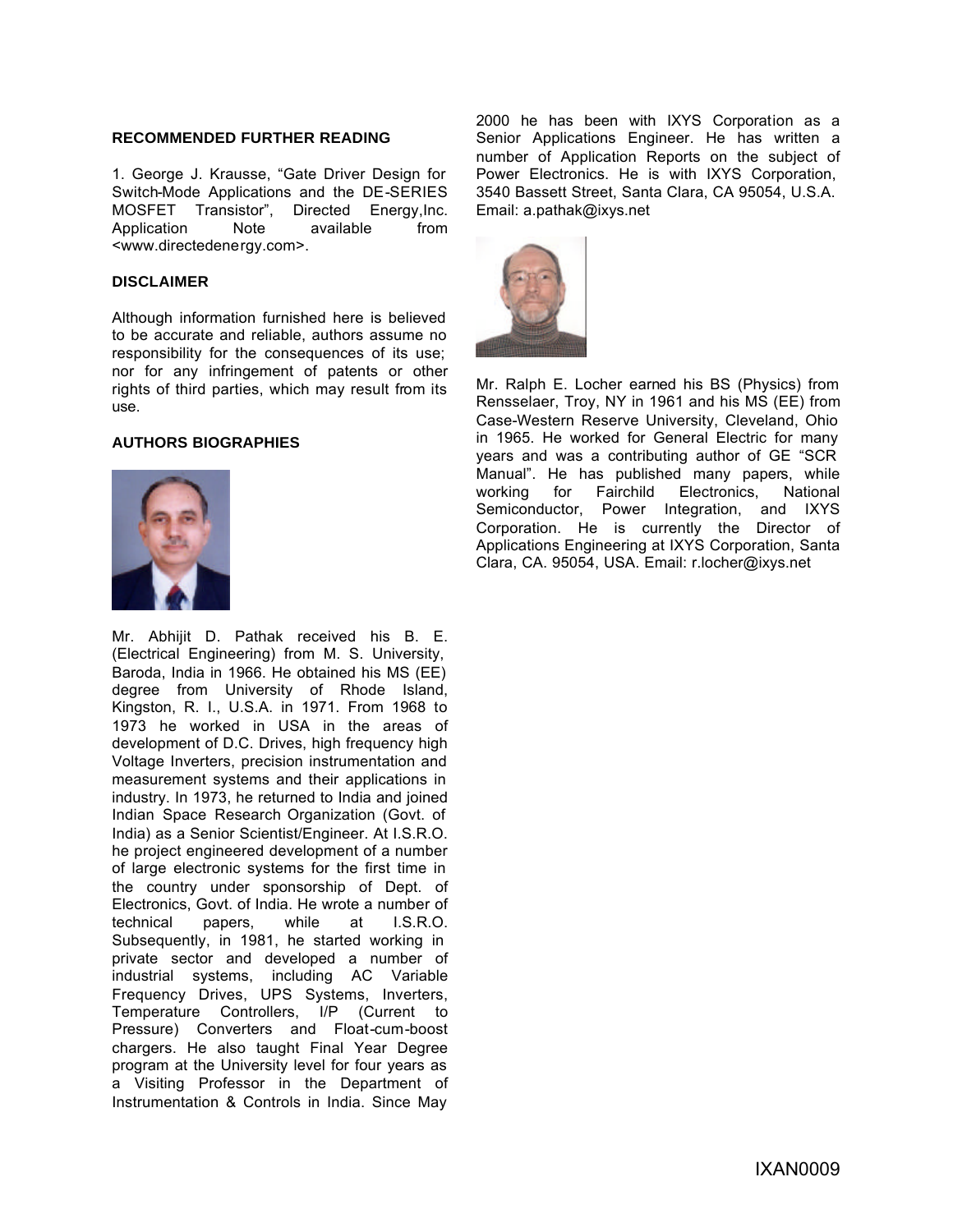|                   |                     |                                |                                      |                                 |        |                                        | Table: 1                  |                 |                           |                                                     |     |              |              |                 |
|-------------------|---------------------|--------------------------------|--------------------------------------|---------------------------------|--------|----------------------------------------|---------------------------|-----------------|---------------------------|-----------------------------------------------------|-----|--------------|--------------|-----------------|
|                   |                     |                                | <b>Driving Standard IXYS MOSFETs</b> |                                 |        |                                        |                           |                 |                           |                                                     |     |              |              |                 |
|                   |                     |                                |                                      |                                 |        |                                        |                           |                 |                           |                                                     |     |              |              |                 |
|                   |                     |                                |                                      | $f_{\text{PWM}}$ = 100KHz       |        |                                        | $f_{\text{PWM}} = 200KHz$ |                 | $f_{\text{PWM}} = 400KHz$ |                                                     |     |              |              |                 |
|                   |                     | Peak                           |                                      |                                 |        |                                        |                           |                 |                           |                                                     |     |              |              |                 |
| <b>Standard</b>   | $Q_{\alpha}$ in     | $I_{\alpha}$ in                | $R_a$ in                             | Total Pg                        | Gate   | Peak $I_{\alpha}$ in R <sub>a</sub> in |                           | <b>Total Pg</b> | Gate                      | Peak $I_q$ in $R_q$ in Total Pg                     |     |              | Gate         | <b>Rcmd Pwr</b> |
| Mosfet            | nС                  | Amp                            | Ohm                                  | W                               | Drvr   | Amp                                    | Ohm                       | W               | Drvr                      | Amp                                                 | Ohm | w            | Drvr         | Out             |
| IXFH6N100         | 88                  | 0.9                            | 11.4                                 | 0.1                             | Dx402  | 1.8                                    | 5.7                       | 0.3             | Dx404                     | 3.5                                                 | 2.8 | 0.5          | Dx404        | 500W            |
| <b>IXFH12N100</b> | 122                 | $1.2$                          | 8.2                                  | 0.2                             | Dx402  | 2.4                                    | 4.1                       | 0.4             | Dx404                     | 4.9                                                 | 2   | 0.7          | <b>DD408</b> | 1KW             |
| <b>IXTK21N100</b> | 250                 | 2.5                            | 4                                    | 0.4                             | Dx404  | 5                                      | 2                         | 0.8             | <b>DD408</b>              | 10                                                  | 1   | 1.5          | Dx414*       | 2KW             |
|                   |                     |                                |                                      |                                 |        |                                        |                           |                 |                           |                                                     |     |              |              |                 |
|                   |                     | <b>Driving Q-Class MOSFETs</b> |                                      |                                 |        |                                        |                           |                 |                           |                                                     |     |              |              |                 |
|                   |                     |                                |                                      |                                 |        |                                        |                           |                 |                           |                                                     |     |              |              |                 |
|                   |                     |                                |                                      | $f_{\text{PWM}} = 200KHz$       |        |                                        | $f_{\text{PWM}} = 400KHz$ |                 | $f_{\text{PWM}} = 800KHz$ |                                                     |     |              |              |                 |
|                   |                     | Peak                           |                                      |                                 |        |                                        |                           |                 |                           |                                                     |     |              |              |                 |
| Q-Class           | $Q_{\alpha}$ in $ $ | $I_{\alpha}$ in                | $R_{\alpha}$ in                      | Total $Pg$                      | Gate   | Peak $I_n$ in R <sub>n</sub> in        |                           | <b>Total Pg</b> | Gate                      | Peak $I_n$ in R <sub>n</sub> in Total Pg            |     |              | Gate         | <b>Rcmd Pwr</b> |
| <b>Mosfet</b>     | пC                  | Amp                            | Ohm                                  | W                               | Drvr   | Amp                                    | Ohm                       | W               | Drvr                      | Amp                                                 | Ohm | W            | Drvr         | Out             |
| IXFH6N100Q        | 48                  | 0.96                           | 10.4                                 | 0.1                             | Dx402  | 1.9                                    | 5.2                       | 0.28            | Dx402                     | 3.84                                                | 2.6 | 0.57         | Dx404        | 500W            |
| <b>XFH12N1000</b> | 90                  | 1.8                            | 5.6                                  | 0.3                             | Dx404  | 3.6                                    | 2.8                       | 0.5             | <b>DD408</b>              | 7.2                                                 | 1.4 | 1.1          | Dx409*       | 1KW             |
| <b>XFH21N1000</b> | 170                 | 3.4                            | 2.9                                  | 0.5                             | Dx408* | 6.8                                    | 1.5                       | 1               | Dx409*                    | 13.6                                                | 0.7 | $\mathbf{2}$ | Dx414*       | 2KW             |
|                   |                     |                                |                                      |                                 |        |                                        |                           |                 |                           |                                                     |     |              |              |                 |
|                   |                     |                                |                                      |                                 |        | <b>Driving F-Class MOSFETs</b>         |                           |                 |                           |                                                     |     |              |              |                 |
|                   |                     |                                |                                      |                                 |        |                                        |                           |                 |                           |                                                     |     |              |              |                 |
|                   |                     |                                |                                      | $f_{\text{PWM}} = 1 \text{MHz}$ |        | $f_{PWM} = 2MHz$                       |                           |                 | $f_{\text{PWM}} = 4MHz$   |                                                     |     |              |              |                 |
|                   |                     | Peak                           |                                      |                                 |        |                                        |                           |                 |                           |                                                     |     |              |              |                 |
| Q-Class           | $Q_{\alpha}$ in     | $I_{\alpha}$ in                | $R_{\alpha}$ in                      | $\vert$ Total Pg $\vert$        | Gate   | Peak $I_n$ in R <sub>n</sub> in        |                           | <b>Total Pg</b> | Gate                      | Peak $I_{\alpha}$ in   R <sub>a</sub> in   Total Pg |     |              | Gate         | <b>Rcmd Pwr</b> |
| <b>Mosfet</b>     | nC                  | Amp                            | Ohm                                  | w                               | Drvr   | Amp                                    | Ohm                       | W               | Drvr                      | Amp                                                 | Ohm | w            | Drvr         | Out             |
| IXFH6N100F        | 54                  | 1.08                           | 9.3                                  | 0.8                             | Dx402  | 2.16                                   | 4.6                       | 1.6             | DD408*                    | 4.32                                                | 2.3 | 3.2          | DD408*       | 500W            |
| <b>IXFH12N100</b> | 77                  | 1.54                           | 6.5                                  | 1.2                             | DD408* | 3.08                                   | 3.2                       | 2.3             | DD408*                    | 6.16                                                | 1.6 | 4.6          | Dx409*       | 1KW             |
| IXFK21N100I       | 160                 | 3.2                            | 3.1                                  | 2.4                             | DD408* | 6.4                                    | 1.6                       | 4.8             | Dx409*                    | 12.8                                                | 0.8 | 9.6          | Dx414*       | 2KW             |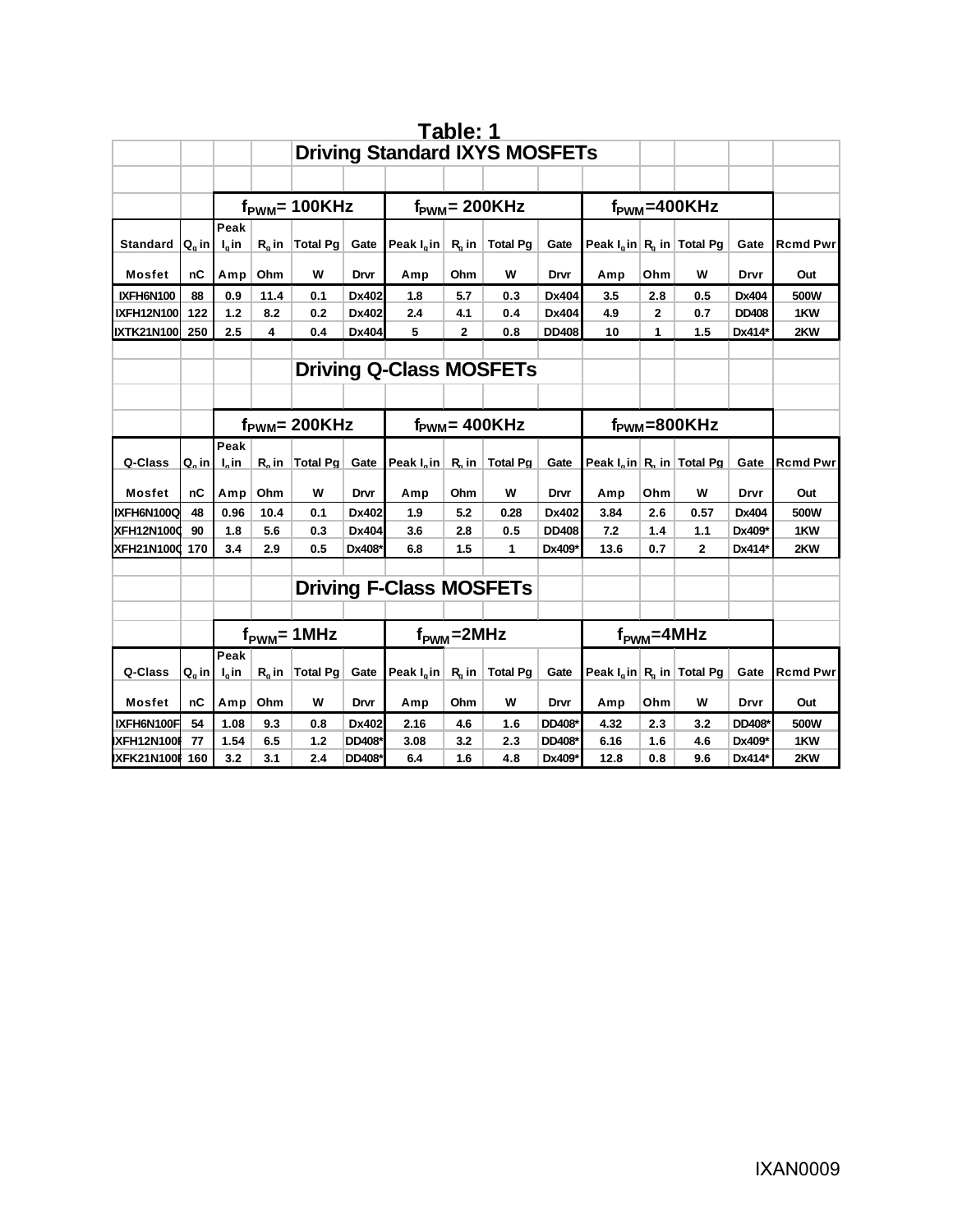# **Table: 2**

Gate Driver Selection Table for HiPerFETs<br>Power Discretes/N-channel Power \*Note:Gate Drivers Dx

**1 % tr + tf in % of tPWM = ~**

\*Note:Gate Drivers Dx409\* and Dx414\* require heat sinks. All others without (\*) don't require them.

**HiPerFET Power MOSFETS**

**VDSS** 

**50 KHz 100 KHz 200 KHz 400 KHz 800 KHz Ig Rg Pg Gate Ig Rg Pg Gate Ig Rg Pg Gate Ig Rg Pg Gate Ig Rg Pg Gate i**<br>Device VDSS to RDS(on) QG(on) to Red Po Gate to Red Po Gate to Red Po Gate to Red Po Gate to Red Po Gate to Red **Rg listed below are max. acceptable values for application; lower Rg values may be used.**  $\begin{bmatrix} \mathbf{f}_{\mathbf{P}} \mathbf{W} \mathbf{M} = \mathbf{0} \end{bmatrix}$  **f**  $\mathbf{F} \mathbf{W} \mathbf{M} = \begin{bmatrix} \mathbf{F} \mathbf{B} \mathbf{B} \end{bmatrix}$  **From**  $\mathbf{F} \mathbf{B} \mathbf{B}$  **From**  $\mathbf{F} \mathbf{B} \mathbf{B}$ 

| <b>Type</b>                            | Max      |                 |                |            | Peal  | Max                      | Max   | Drive        | Peak                    | Max  | Max   | Driver      | Peak | Max  | Max            | Driver       | Peak | Max   | Max   | Drive | Peak  | Max  | Max   | Driver |
|----------------------------------------|----------|-----------------|----------------|------------|-------|--------------------------|-------|--------------|-------------------------|------|-------|-------------|------|------|----------------|--------------|------|-------|-------|-------|-------|------|-------|--------|
|                                        | ٧        | Amps            | Ohms           | nC         | Amps  | Ohms                     | Watts | Fmly         | Amps                    | Ohms | Watts | Fmly        | Amps | Ohms | Watts          | Fmly         | Amps | Ohms  | Watts | Fmlv  | Amps  | Ohms | Watts | Fmlv   |
|                                        |          |                 |                |            |       |                          |       |              |                         |      |       |             |      |      |                |              |      |       |       |       |       |      |       |        |
| <b>IXFR180N06</b><br><b>IXFN340N06</b> | 60<br>60 | 180*<br>340*    | 0.005<br>0.003 | 420<br>600 | 2.1   | 5                        | 0.32  | Dx404        | 4.2                     | 2.4  |       | 0.63 Dx409  | 8.4  | 1.2  | 1.26           | Dx414*       | 16.8 | 0.6   | 2.52  | Dx430 | 33.6  | 0.3  | 5.04  | Dx430* |
|                                        |          |                 |                |            | 3     | 3                        | 0.45  | Dx404        | 6                       | 1.7  |       | 0.9 Dx409   | 12   | 0.8  | 1.8            | Dx414*       | 24.0 | 0.4   | 3.6   | Dx430 | 48    | 0.2  | 7.2   | Dx430* |
| IXFH76N07-11                           | 70       | 76              | 0.011          | 240        | 1.2   | 8                        | 0.18  | Dx402        | 2.4                     | 4.2  |       | 0.36 Dx404  | 4.8  | 2.1  | 0.72           | Dx409        | 9.6  | 1.0   | 1.44  | Dx414 | 19.2  | 0.5  | 2.88  | Dx430  |
| IXFH76N07-12                           | 70       | 76              | 0.012          | 240        | 1.2   | 8                        | 0.18  | Dx402        | 2.4                     | 4.2  |       | 0.36 Dx404  | 4.8  | 2.1  | 0.72           | Dx409        | 9.6  | 1.0   | 1.44  | Dx414 | 19.2  | 0.5  | 2.88  | Dx430* |
| IXFK180N07                             | 70       | 180*            | 0.006          | 420        | 2.1   | 5                        | 0.32  | Dx404        | 4.2                     | 2.4  |       | 0.63 Dx409  | 8.4  | 1.2  | 1.26           | Dx414        | 16.8 | 0.6   | 2.52  | Dx430 | 33.6  | 0.3  | 5.04  | Dx430  |
| <b>IXFK180N07</b>                      | 70       | 180*            | 0.006          | 420        | 2.1   | 5                        | 0.32  | Dx404        | 4.2                     | 2.4  |       | 0.63 Dx409  | 8.4  | 1.2  | 1.26           | Dx414        | 16.8 | 0.6   | 2.52  | Dx430 | 33.6  | 0.3  | 5.04  | Dx430* |
| <b>IXFK180N07</b>                      | 70       | 180*            | 0.006          | 420        | 2.1   | 5                        | 0.32  | Dx404        | 4.2                     | 2.4  |       | 0.63 Dx409  | 8.4  | 1.2  | 1.26           | Dx414        | 16.8 | 0.6   | 2.52  | Dx430 | 33.6  | 0.3  | 5.04  | Dx430* |
| <b>IXFN180N07</b>                      | 70       | 180             | 0.007          | 480        | 2.4   | $\Delta$                 | 0.36  | Dx404        | 4.8                     | 2.1  |       | 0.72 Dx409  | 9.6  | 1.0  | 144            | Dx414        | 19.2 | 0.5   | 2.88  | Dx430 | 38    | 0.3  | 5.76  | Dx430° |
| <b>IXFR180N07</b>                      | 70       | 180*            | 0.006          | 420        | 2.1   | 5                        | 0.32  | Dx404        | 4.2                     | 2.4  |       | 0.63 Dx409  | 8.4  | 1.2  | 1.26           | Dx414        | 16.8 | 0.6   | 2.52  | Dx430 | 33.6  | 0.3  | 5.04  | Dx430' |
| <b>IXFX180N07</b>                      | 70       | 180*            | 0.006          | 420        | 2.1   | 5                        | 0.32  | Dx404        | 4.2                     | 2.4  |       | 0.63 Dx409  | 8.4  | 1.2  | 1.26           | Dx414        | 16.8 | 0.6   | 2.52  | Dx430 | 33.6  | 0.3  | 5.04  | Dx430* |
| <b>IXFN200N07</b>                      | 70       | 200*            | 0.006          | 480        | 2.4   | $\overline{4}$           | 0.36  | Dx404        | 4.8                     | 2.1  |       | 0.72 Dx409  | 9.6  | 1.0  | 1.44           | Dx414        | 19.2 | 0.5   | 2.88  | Dx430 | 38.4  | 0.3  | 5.76  | Dx430* |
| <b>IXFN280N07</b>                      | 70       | 280*            | 0.006          | 420        | 2.1   | 5                        | 0.32  | Dx404        | 4.2                     | 2.4  |       | 0.63 Dx409  | 8.4  | 1.2  | 1.26           | Dx414        | 16.8 | 0.6   | 2.52  | Dx430 | 33.6  | 0.3  | 5.04  | Dx430* |
| <b>IXFN340N07</b>                      | 70       | 340*            | 0.004          | 600        | 3     | 3                        | 0.45  | Dx404        | 6                       | 1.7  |       | $0.9$ Dx409 | 12   | 0.8  | 1.8            | Dx414        | 24.0 | 0.4   | 3.6   | Dx430 | 48    | 0.2  | 7.2   | Dx430* |
| <b>IXFR180N085</b>                     |          | 180             | 0.007          | 320        | 1.6   | $\overline{\phantom{a}}$ | 0.24  | <b>Dx404</b> |                         | 3.1  |       |             | 6.4  | 1.6  | 0.96           | Dx409        |      | 0.8   |       |       | 25.6  |      | 3.84  | Dx430  |
|                                        | 85       |                 |                |            |       |                          |       |              | 3.2                     |      |       | 0.48 Dx404  |      |      |                |              | 12.8 |       | 1.92  | Dx414 |       | 0.4  |       |        |
| <b>IXFX180N085</b>                     | 85       | 180*            | 0.007          | 320        | 1.6   | 6                        | 0.24  | Dx404        | 3.2                     | 3.1  |       | 0.48 Dx404  | 6.4  | 1.6  | 0.96           | Dx409        | 12.8 | 0.8   | 1.92  | Dx414 | 25.6  | 0.4  | 3.84  | Dx430* |
| <b>IXFH280N095</b>                     | 85       | 280*            | 0.0044         | 600        | 3     | 3                        | 0.45  | Dx404        | 6                       | 1.7  |       | 0.9 Dx409   | 12   | 0.8  | 1.8            | Dx414        | 24.0 | 0.4   | 3.6   | Dx430 | 48    | 0.2  | 7.2   | Dx430* |
| IXFE180N10                             | 100      | 180*            | 0.008          | 360        | 1.8   | 6                        | 0.27  | Dx404        | 3.6                     | 2.8  |       | 0.54 Dx404  | 7.2  | 1.4  | 1.08           | Dx409        | 14.4 | 0.7   | 2.16  | Dx430 | 28.8  | 0.3  | 4.32  | Dx430* |
| <b>IXFK180N10</b>                      | 100      | 180*            | 0.008          | 360        | 1.8   | 6                        | 0.27  | Dx404        | 3.6                     | 2.8  |       | 0.54 Dx404  | 7.2  | 1.4  | 1.08           | Dx409        | 14.4 | 0.7   | 2.16  | Dx430 | 28.8  | 0.3  | 4.32  | Dx430* |
| IXFN180N10                             | 100      | 180             | 0.008          | 360        | 1.8   | 6                        | 0.27  | Dx404        | 3.6                     | 2.8  |       | 0.54 Dx404  | 7.2  | 1.4  | 1.08           | Dx409        | 14.4 | 0.7   | 2.16  | Dx430 | 28.8  | 0.3  | 4.32  | Dx430  |
| IXFR180N10                             | 100      | 180             | 0.008          | 360        | 1.8   | 6                        | 0.27  | Dx404        | 3.6                     | 2.8  |       | 0.54 Dx404  | 7.2  | 1.4  | 1.08           | Dx409        | 14.4 | 0.7   | 2.16  | Dx430 | 28.8  | 0.3  | 4.32  | Dx430* |
| IXFX180N10                             | 100      | 180*            | 0.008          | 360        | 1.8   | 6                        | 0.27  | Dx404        | 3.6                     | 2.8  |       | 0.54 Dx404  | 7.2  | 1.4  | 1.08           | Dx409        | 14.4 | 0.7   | 2.16  | Dx430 | 28.8  | 0.3  | 4.32  | Dx430* |
| IXFN230N10                             | 100      | 230             | 0.006          | 390        | 1.95  | 5                        | 0.29  | Dx404        | 3.9                     | 2.6  |       | 0.585 Dx404 | 7.8  | 1.3  | 1.17           | Dx409        | 15.6 | 0.6   | 2.34  | Dx430 | 31.2  | 0.3  | 4.68  | Dx430  |
| IXFC80N10                              | 100      | 80 <sup>*</sup> | 0.0125         | 230        | 1.15  | 9                        | 0.17  | Dx402        | 2.3                     | 4.3  |       | 0.345 Dx404 | 4.6  | 2.2  | 0.69           | Dx409        | 9.2  | 1.1   | 1.38  | Dx414 | 18.4  | 0.5  | 2.76  | Dx430  |
| IXFC80N10                              | 100      | 80*             | 0.0125         | 230        | 1.15  | 9                        | 0.17  | Dx402        | 2.3                     | 4.3  |       | 0.345 Dx404 | 4.6  | 2.2  | 0.69           | Dx409        | 9.2  | 1.1   | 1.38  | Dx414 | 18.4  | 0.5  | 2.76  | Dx430  |
| IXFC80N10                              | 100      | 80              | 0.0125         | 230        | 1.15  | 9                        | 0.17  | Dx402        | 2.3                     | 4.   |       | 0.345 Dx404 | 4.6  | 2.2  | 0.69           | Dx409        | 9.2  | 1.1   | 1.38  | Dx414 | 18.4  | 0.5  | 2.76  | Dx430  |
| IXFH80N10                              | 100      | 80              | 0.0125         | 230        | 1.15  | $\boldsymbol{9}$         | 0.17  | Dx402        | 2.3                     | 4.3  |       | 0.345 Dx404 | 4.6  | 2.2  | 0.69           | Dx409        | 9.2  | 1.1   | 1.38  | Dx414 | 18.4  | 0.5  | 2.76  | Dx430* |
|                                        |          |                 |                |            |       |                          |       |              |                         |      |       |             |      |      |                |              |      |       |       |       |       |      |       |        |
| IXFH80N10                              | 100      | 80°             | 0.0125         | 230        | 1.15  | 9                        | 0.17  | Dx402        | 2.3                     | 4.3  |       | 0.345 Dx404 | 4.6  | 2.2  | 0.69           | Dx409        | 9.2  | 1.1   | 1.38  | Dx414 | 18.4  | 0.5  | 2.76  | Dx430' |
| IXFT80N10                              | 100      | 80 <sup>*</sup> | 0.0125         | 230        | 1.15  | 9                        | 0.17  | Dx402        | 2.3                     | 4.3  |       | 0.345 Dx404 | 4.6  | 2.2  | 0.69           | Dx409        | 9.2  | $1.1$ | 1.38  | Dx414 | 18.4  | 0.5  | 2.76  | Dx430* |
| IXFT80N10                              | 100      | 80*             | 0.0125         | 230        | 1.15  | $\boldsymbol{9}$         | 0.17  | Dx402        | 2.3                     | 4.3  |       | 0.345 Dx404 | 4.6  | 2.2  | 0.69           | Dx409        | 9.2  | 1.1   | 1.38  | Dx414 | 18.4  | 0.5  | 2.76  | Dx430* |
| IXFT80N10                              | 100      | 80 <sup>*</sup> | 0.0125         | 230        | 1.15  | 9                        | 0.17  | Dx402        | 2.3                     | 4.3  |       | 0.345 Dx404 | 4.6  | 2.2  | 0.69           | Dx409        | 9.2  | 1.1   | 1.38  | Dx414 | 18.4  | 0.5  | 2.76  | Dx430* |
| IXFT80N10                              | 100      | $80^{\circ}$    | 0.0125         | 230        | 1.15  | 9                        | 0.17  | Dx402        | 2.3                     | 4.3  |       | 0.345 Dx404 | 4.6  | 2.2  | 0.69           | Dx409        | 9.2  | 1.1   | 1.38  | Dx414 | 18.4  | 0.5  | 2.76  | Dx430  |
| <b>IXFR150N15</b>                      | 150      | 105             | 0.0125         | 360        | 1.8   | 6                        | 0.27  | Dx404        | 3.6                     | 2.8  |       | 0.54 Dx404  | 7.2  | 1.4  | 1.08           | Dx409        | 14.4 | 0.7   | 2.16  | Dx430 | 28.8  | 0.3  | 4.32  | Dx430* |
| <b>IXFK150N15</b>                      | 150      | 150'            | 0.0125         | 360        | 1.8   | 6                        | 0.27  | Dx404        | 3.6                     | 2.8  |       | 0.54 Dx404  | 7.2  | 1.4  | 1.08           | Dx409        | 14.4 | 0.7   | 2.16  | Dx430 | 28.8  | 0.3  | 4.32  | Dx430' |
| <b>IXFN150N15</b>                      | 150      | 150*            | 0.0125         | 360        | 1.8   | 6                        | 0.27  | Dx404        | 3.6                     | 2.8  |       | 0.54 Dx404  | 7.2  | 1.4  | 1.08           | Dx409        | 14.4 | 0.7   | 2.16  | Dx430 | 28.8  | 0.3  | 4.32  | Dx430* |
| IXFX150N15                             | 150      | 150             | 0.0125         | 360        | 1.8   | 6                        | 0.27  | Dx404        | 3.6                     | 2.8  |       | 0.54 Dx404  | 7.2  | 1.4  | 1.08           | Dx409        | 14.4 | 0.7   | 2.16  | Dx430 | 28.8  | 0.3  | 4.32  | Dx430  |
| <b>IXFH74N20</b>                       | 200      | 74              | 0.03           | 280        | 1.4   | $\overline{\mathbf{z}}$  | 0.21  | Dx402        | 2.8                     | 3.6  |       | 0.42 Dx404  | 5.6  | 1.8  | 0.84           | Dx409        | 11.2 | 0.9   | 1.68  | Dx414 | 22.4  | 0.4  | 3.36  | Dx430  |
| <b>IXFT74N20</b>                       | 200      | 74              | 0.03           | 280        | 1.4   | $\overline{7}$           | 0.21  | Dx402        | 2.8                     | 3.6  |       | 0.42 Dx404  | 5.6  | 1.8  | 0.84           | Dx409        | 11.2 | 0.9   | 1.68  | Dx414 | 22.4  | 0.4  | 3.36  | Dx430  |
| IXFK80N20                              | 200      | 80              | 0.03           | 280        | 1.4   | $\overline{7}$           | 0.21  | Dx402        | 2.8                     | 3.6  |       | 0.42 Dx404  | 5.6  | 1.8  | 0.84           | Dx409        | 11.2 | 0.9   | 1.68  | Dx414 | 22.4  | 0.4  | 3.36  | Dx430' |
| IXFR120N20                             | 200      | 105             | 0.017          | 360        | 1.8   | 6                        | 0.27  | Dx404        | 3.6                     | 2.8  |       | 0.54 Dx404  | 7.2  | 1.4  | 1.08           | Dx409        | 14.4 | 0.7   | 2.16  | Dx430 | 28.8  | 0.3  | 4.32  | Dx430* |
| IXFK120N20                             | 200      | 120             | 0.017          | 360        | 1.8   | 6                        | 0.27  | Dx404        | 3.6                     | 2.8  |       | 0.54 Dx404  | 7.2  | 1.4  | 1.08           | Dx409        | 14.4 | 0.7   | 2.16  | Dx430 | 28.8  | 0.3  | 4.32  | Dx430* |
| IXFN120N20                             | 200      | 120             | 0.017          | 360        | 1.8   | 6                        | 0.27  | Dx404        | 3.6                     | 2.8  |       | 0.54 Dx404  | 7.2  | 1.4  | 1.08           | Dx409        | 14.4 | 0.7   | 2.16  | Dx430 | 28.8  | 0.3  | 4.32  | Dx430* |
|                                        |          |                 |                |            |       |                          |       |              |                         |      |       |             |      |      |                |              |      |       |       |       |       |      |       |        |
| <b>IXFX120N20</b>                      | 200      | 120             | 0.017          | 360        | 1.8   | 6                        | 0.27  | Dx404        | 3.6                     | 2.8  |       | 0.54 Dx404  | 7.2  | 1.4  | 1.08           | Dx409        | 14.4 | 0.7   | 2.16  | Dx430 | 28.8  | 0.3  | 4.32  | Dx430' |
| IXFN180N20                             | 200      | 180             | 0.01           | 380        | 1.9   | 5                        | 0.29  | Dx404        | 3.8                     | 2.6  |       | 0.57 Dx404  | 7.6  | 1.3  | 1.14           | Dx409        | 15.2 | 0.7   | 228   | Dx430 | 30.4  | 0.3  | 4.56  | Dx430* |
| <b>IXFR100N25</b>                      | 250      | 87              | 0.027          | 300        | 1.5   | $\overline{7}$           | 0.23  | Dx402        | $\overline{\mathbf{3}}$ | 3.3  |       | 0.45 Dx404  | 6    | 1.7  | 0.9            | Dx409        | 12.0 | 0.8   | 1.8   | Dx414 | 24    | 0.4  | 3.6   | Dx430  |
| <b>IXFK100N25</b>                      | 250      | 100             | 0.027          | 300        | 1.5   | $\overline{7}$           | 0.23  | Dx402        | 3                       | 3.3  |       | 0.45 Dx404  | 6    | 1.7  | 0.9            | Dx409        | 12.0 | 0.8   | 1.8   | Dx414 | 24    | 0.4  | 3.6   | Dx430* |
| <b>IXFN100N25</b>                      | 250      | 100             | 0.027          | 300        | 1.5   | 7                        | 0.23  | Dx402        | 3                       | 3.3  |       | 0.45 Dx404  | 6    | 1.7  | 0.9            | Dx409        | 12.0 | 0.8   | 1.8   | Dx414 | 24    | 0.4  | 3.6   | Dx430  |
| <b>IXFX100N25</b>                      | 250      | 100             | 0.027          | 300        | 1.5   | $\overline{7}$           | 0.23  | Dx402        | 3                       | 3.3  |       | 0.45 Dx404  | 6    | 1.7  | 0 <sup>9</sup> | Dx409        | 12.0 | 0.8   | 1.8   | Dx414 | 24    | 0.4  | 3.6   | Dx430  |
| IXFK73N30                              | 300      | 73              | 0.045          | 360        | 1.8   | 6                        | 0.27  | Dx404        | 3.6                     | 2.8  |       | 0.54 Dx404  | 7.2  | 1.4  | 1.08           | Dx409        | 14.4 | 0.7   | 2.16  | Dx430 | 28.8  | 0.3  | 4.32  | Dx430* |
| IXFN73N30                              | 300      | 73              | 0.045          | 360        | 1.8   | 6                        | 0.27  | Dx404        | 3.6                     | 2.8  |       | 0.54 Dx404  | 7.2  | 1.4  | 1.08           | Dx409        | 14.4 | 0.7   | 2.16  | Dx430 | 28.8  | 0.3  | 4.32  | Dx430  |
| IXFR90N30                              | 300      | 75              | 0.033          | 360        | 1.8   | 6                        | 0.27  | Dx404        | 3.6                     | 2.8  |       | 0.54 Dx404  | 7.2  | 1.4  | 1.08           | Dx409        | 14.4 | 0.7   | 2.16  | Dx430 | 28.8  | 0.3  | 4.32  | Dx430* |
| IXFK90N30                              | 300      | 90              | 0.033          | 360        | 1.8   | $\bf 6$                  | 0.27  | Dx404        | 3.6                     | 2.8  |       | 0.54 Dx404  | 7.2  | 1.4  | 1.08           | Dx409        | 14.4 | 0.7   | 2.16  | Dx430 | 28.8  | 0.3  | 4.32  | Dx430* |
| IXFN90N30                              | 300      | 90              | 0.033          | 360        | 1.8   | 6                        | 0.27  | Dx404        | 3.6                     | 2.8  |       | 0.54 Dx404  | 7.2  | 1.4  | 1.08           | Dx409        | 14.4 | 0.7   | 2.16  | Dx430 | 28.8  | 0.3  | 4.32  | Dx430  |
| IXFX90N30                              | 300      | 90              | 0.033          | 360        | 1.8   | 6                        | 0.27  | Dx404        | 3.6                     | 2.8  |       | 0.54 Dx404  | 7.2  | 1.4  | 1.08           | <b>Dx409</b> | 14.4 | 0.7   | 2.16  | Dx430 | 28.8  | 0.3  | 4.32  | Dx430' |
| IXFN130N30                             | 300      | 130             | 0.018          | 380        | 1.9   | 5                        | 0.29  | Dx404        | 3.8                     | 2.6  |       | 0.57 Dx404  | 7.6  | 1.3  | 1.14           | Dx409        | 15.2 | 0.7   | 2.28  | Dx430 | 30.4  | 0.3  | 4.56  | Dx430* |
| IXFH30N50                              | 500      | 30              | 0.16           | 227        | 1.135 | 9                        | 0.17  | Dx402        | 2.27                    | 4.4  | 0.341 | Dx404       | 4.54 | 2.2  | 0.681          | Dx409        | 9.1  | 1.1   | 1.362 | Dx414 | 18.16 | 0.6  | 2.724 | Dx430° |
| IXFT30N50                              | 500      | 30              | 0.16           | 227        | 1.135 | 9                        | 0.17  | Dx402        | 2.27                    | 4.4  | 0.341 | Dx404       | 4.54 | 2.2  | 0.681          | Dx409        | 9.1  | 1.1   | 1.362 | Dx414 | 18.16 | 0.6  | 2.724 | Dx430* |
| IXFH32N50                              | 500      | 32              |                | 227        | 1.135 | 9                        | 0.17  | Dx402        | 2.27                    | 4.4  | 0.341 | Dx404       | 4.54 | 2.2  | 0.681          | Dx409        | 9.1  | 1.1   | .362  | Dx414 | 18.16 | 0.6  | 2.724 | Dx430° |
| <b>IXFT32N50</b>                       | 500      |                 | 0.15<br>0.15   | 227        | 1.135 | $\boldsymbol{9}$         | 0.17  | Dx402        | 2.27                    | 4.4  | 0.341 | Dx404       | 4.54 | 2.2  | $0.68^{\circ}$ | Dx409        |      | 1.1   | 1.362 | Dx414 | 18.16 | 0.6  | 2.724 | Dx430  |
|                                        |          | 32              |                |            |       |                          |       |              |                         |      |       |             |      |      |                |              | 9.1  |       |       |       |       |      |       |        |
| IXFK33N50                              | 500      | 33              | 0.16           | 227        | 1.135 | 9                        | 0.17  | Dx402        | 2.27                    | 4.4  |       | 0.341 Dx404 | 4.54 | 2.2  | 0.681          | Dx409        | 9.1  | 1.1   | 1.362 | Dx414 | 18.16 | 0.6  | 2.724 | Dx430* |
| IXFK35N50                              | 500      | 35              | 0.15           | 227        | 1.135 | 9                        | 0.17  | Dx402        | 2.27                    | 4.4  |       | 0.341 Dx404 | 4.54 | 2.2  | 0.681          | Dx409        | 9.1  | 1.1   | 1.362 | Dx414 | 18.16 | 0.6  | 2.724 | Dx430* |
| IXFE48N50D2*                           | 500      | 42              | 0.1            | 270        | 1.35  | $\overline{7}$           | 0.20  | Dx402        | 2.7                     | 3.7  |       | 0.405 Dx404 | 5.4  | 1.9  | 0.81           | Dx409        | 10.8 | 0.9   | 1.62  | Dx414 | 21.6  | 0.5  | 3.24  | Dx430* |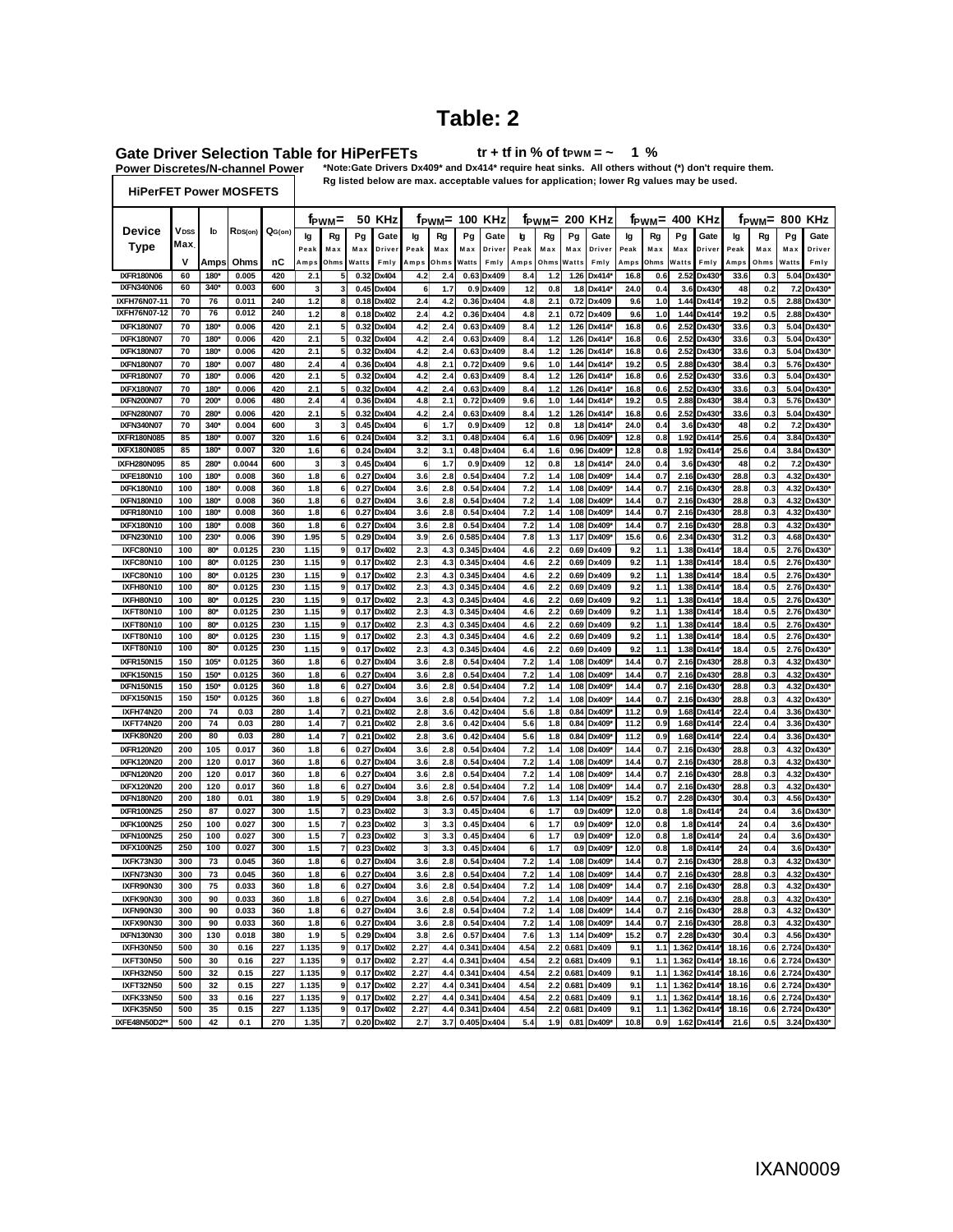# **Table: 3**

Gate Driver Selection Table for HiPerFETs<br>Power Discretes/N-channel Power \*Note:Gate Drivers Dx

**1 % tr + tf in % of tPWM = ~**

\*Note:Gate Drivers Dx409\* and Dx414\* require heat sinks. All others without (\*) don't require them.

**HiPerFET Power MOSFETS**

**Rg listed below are max. acceptable values for application; lower Rg values may be used.**

|                                 |                  |                  |              |             | <b>50 KHz</b><br>f <sub>PWM</sub> = |                              |              | f <sub>PWM</sub> = 100 KHz |             |            | 200 KHz<br>f <sub>PWM</sub> = |                |                       |            |               | t <sub>PWM</sub> = |              | <b>400 KHz</b> | 800<br>t <sub>PWM</sub> = |                |              | KHz        |                         |                 |
|---------------------------------|------------------|------------------|--------------|-------------|-------------------------------------|------------------------------|--------------|----------------------------|-------------|------------|-------------------------------|----------------|-----------------------|------------|---------------|--------------------|--------------|----------------|---------------------------|----------------|--------------|------------|-------------------------|-----------------|
| <b>Device</b>                   | V <sub>DSS</sub> | Ιp               | Ros(on)      | $Q_{G(on)}$ | lg                                  | Rg                           | Pg           | Gate                       | Ig          | Rg         | Pg                            | Gate           | lg                    | Rg         | Pg            | Gate               | þ            | Rg             | Pg                        | Gate           | lg           | Rg         | Pg                      | Gate            |
| Type                            | Max              |                  |              |             | Peal                                | Max                          | Max          | Driver                     | Peak        | Max        | Max                           | Driver         | Peak                  | Max        | Max           | Driver             | ∍eal         | Max            | Max                       | Driver         | Peak         | Max        | Max                     | Driver          |
|                                 | v                | Amps             | Ohms         | nC          | Amps                                | Ohms                         | Watts        | Fmly                       | Amps        | Ohms       | Watts                         | Fmly           | Amps                  | Ohms       | Watts         | Fmly               | Amps         | Ohms           | Watts                     | Fmly           | Amps         | Ohms       | Watts                   | Fmly            |
| IXFR50N50                       | 500              | 43               | 0.1          | 330         | 1.65                                | 6                            | 0.25         | Dx402                      | 3.3         | 3.0        | 0.495                         | Dx404          | 6.6                   | 1.5        | 0.99          | Dx409              | 13.2         | 0.8            | 1.98                      | Dx414          | 26.4         | 0.4        | 3.96                    | Dx430*          |
| IXFK44N50~<br><b>IXFN44N50-</b> | 500<br>500       | 44<br>44         | 0.12<br>0.12 | 270<br>270  | 1.35<br>1.35                        | 7<br>$\overline{\mathbf{r}}$ | 0.20         | 0.20 Dx402<br>Dx402        | 2.7<br>2.7  | 3.7<br>3.7 | 0.405<br>0.405                | Dx404<br>Dx404 | 5.4<br>5.4            | 1.9<br>1.9 | 0.81<br>0.81  | Dx409<br>Dx409     | 10.8<br>10.8 | 0.9<br>0.9     | 1.62<br>1.62              | Dx414<br>Dx414 | 21.6<br>21.6 | 0.5<br>0.5 | 3.24<br>3.24            | Dx430*<br>Dx430 |
| IXFN44N50U2                     | 500              | $\mathbf{A}$     | 0.12         | 270         | 1.35                                | 7                            | 0.20         | Dx402                      | 2.7         | 3.7        | 0.405                         | Dx404          | 5.4                   | 1.9        | 0.81          | Dx409              | 10.8         | 0.9            | 1.62                      | Dx414          | 21.6         | 0.5        | 3.24                    | Dx430           |
| IXFN44N50U3                     | 500              | 44               | 0.12         | 270         | 1.35                                | 7                            | 0.20         | Dx402                      | 2.7         | 3.7        | 0.405                         | Dx404          | 5.4                   | 1.9        | 0.81          | Dx409              | 10.8         | 0.9            | 1.62                      | Dx414          | 21.6         | 0.5        | 3.24                    | Dx430           |
| IXFK48N50                       | 500              | 48               | 0.1          | 270         | 1.35                                | $\overline{7}$               |              | 0.20 Dx402                 | 2.7         | 3.7        | 0.405                         | Dx404          | 5.4                   | 1.9        | 0.81          | Dx409              | 10.8         | 0.9            | 1.62                      | Dx414          | 21.6         | 0.5        | 3.24                    | Dx430*          |
| <b>IXFN48N50</b>                | 500              | 48               | 0.1          | 270         | 1.35                                | $\overline{7}$               | 0.20         | Dx402                      | 2.7         | 3.7        | 0.405                         | Dx404          | 5.4                   | 1.9        | 0.81          | Dx409              | 10.8         | 0.9            | 1.62                      | Dx414          | 21.6         | 0.5        | 3.24                    | Dx430           |
| IXFN48N50U2                     | 500              | 48               | 0.1          | 270         | 1.35                                | 7                            | 0.20         | Dx402                      | 2.7         | 3.7        | 0.405                         | Dx404          | 5.4                   | 1.9        | 0.81          | Dx409              | 10.8         | 0.9            | 1.62                      | Dx414          | 21.6         | 0.5        | 3.24                    | Dx430           |
| IXFN48N50U3                     | 500              | 48               | 0.1          | 330         | 1.65                                | 6                            | 0.25         | Dx402                      | 3.3         | 3.0        | 0.495                         | Dx404          | 6.6                   | 1.5        | 0.99          | Dx409              | 13.2         | 0.8            | 1.98                      | Dx414          | 26.4         | 0.4        | 3.96                    | Dx430*          |
| <b>IXFR55N50</b>                | 500              | 48               | 0.08         | 330         | 1.65                                | 6                            | 0.25         | Dx402                      | 3.3         | 3.0        | 0.495                         | Dx404          | 6.6                   | 1.5        | 0.99          | Dx409              | 13.2         | 0.8            | 1.98                      | Dx414          | 26.4         | 0.4        | 3.96                    | Dx430           |
| IXFK50N50                       | 500              | 50               | 0.1          | 330         | 1.65                                | 6                            | 0.25         | Dx402                      | 3.3         | 3.0        | 0.495                         | Dx404          | 6.6                   | 1.5        | 0.99          | Dx409              | 13.2         | 0.8            | 1.98                      | Dx414          | 26.4         | 0.4        | 3.96                    | Dx430           |
| IXFN50N50<br>IXFX50N50          | 500<br>500       | 50<br>50         | 0.1<br>0.1   | 330<br>330  | 1.65<br>1.65                        | 6<br>6                       | 0.25<br>0.25 | Dx402<br>Dx402             | 3.3<br>3.3  | 3.0<br>3.0 | 0.495<br>0.495                | Dx404<br>Dx404 | 6.6<br>6.6            | 1.5<br>1.5 | 0.99<br>0.99  | Dx409<br>Dx409     | 13.2<br>13.2 | 0.8<br>0.8     | 1.98<br>1.98              | Dx414<br>Dx414 | 26.4<br>26.4 | 0.4<br>0.4 | 3.96<br>3.96            | Dx430*<br>Dx430 |
| IXFE50N50                       | 500              | 52               | 0.1          | 330         | 1.65                                | 6                            | 0.25         | Dx402                      | 3.3         | 3.0        | 0.495                         | Dx404          | 6.6                   | 1.5        | 0.99          | Dx409              | 13.2         | 0.8            | 1.98                      | Dx414          | 26.4         | 0.4        | 3.96                    | Dx430           |
| IXFK55N50                       | 500              | 55               | 0.08         | 330         | 1.65                                | 6                            | 0.25         | Dx402                      | 3.3         | 3.0        | 0.495                         | Dx404          | 6.6                   | 1.5        | 0.99          | Dx409              | 13.2         | 0.8            | 1.98                      | Dx414          | 26.4         | 0.4        | 3.96                    | Dx430           |
| IXFN55N50                       | 500              | 55               | 0.08         | 330         | 1.65                                | 6                            | 0.25         | Dx402                      | 3.3         | 3.0        | 0.495                         | Dx404          | 6.6                   | 1.5        | 0.99          | Dx409              | 13.2         | 0.8            | 1.98                      | Dx414          | 26.4         | 0.4        | 3.96                    | Dx430*          |
| <b>IXFX55N50</b>                | 500              | 55               | 0.08         | 330         | 1.65                                | 6                            | 0.25         | Dx402                      | 3.3         | 3.0        | 0.49!                         | Dx404          | 6.6                   | 1.5        | 0.99          | Dx409              | 13.2         | 0.8            | 1.98                      | Dx414          | 26.4         | 04         | 3.96                    | Dx430           |
| <b>IXFE80N50</b>                | 500              | 71               | 0.05         | 380         | 1.9                                 | 5                            | 0.29         | Dx404                      | 3.8         | 2.6        | 0.57                          | Dx404          | 7.6                   | 1.3        | 1.14          | Dx409              | 15.2         | 0.7            | 2.28                      | Dx430          | 30.4         | 0.3        | 4.56                    | Dx430           |
| IXFN75N50                       | 500              | 75               | 0.055        | 380         | 1.9                                 | 5                            | 0.29         | Dx404                      | 3.8         | 2.6        | 0.57                          | Dx404          | 7.6                   | 1.3        | 1.14          | Dx409              | 15.2         | 0.7            | 2.28                      | Dx430          | 30.4         | 0.3        | 4.56                    | Dx430*          |
| IXFN80N50                       | 500              | 80               | 0.05         | 380         | 1.9                                 | 5                            | 0.29         | Dx404                      | 3.8         | 2.6        | 0.5                           | Dx404          | 7.6                   | 1.3        | 1.14          | Dx409              | 15.2         | 0.7            | 2.28                      | Dx430          | 30.4         | 0.3        | 4.56                    | Dx430           |
| IXFK48N55                       | 550              | 48               | 0.11         | 330         | 1.65                                | 6                            | 0.25         | Dx402                      | 3.3         | 3.0        | 0.495                         | Dx404          | 6.6                   | 1.5        | 0.99          | Dx409              | 13.2         | 0.8            | 1.98                      | Dx414          | 26.4         | 0.4        | 3.96                    | Dx430           |
| IXFN48N55                       | 550              | 48               | 0.11         | 330         | 1.65                                | 6                            | 0.25         | Dx402                      | 3.3         | 3.0        | 0.495                         | Dx404          | 6.6                   | 1.5        | 0.99          | Dx409              | 13.2         | 0.8            | 1.98                      | Dx414          | 26.4         | 0.4        | 3.96                    | Dx430*          |
| <b>IXFX48N55</b><br>IXFK32N60-  | 550<br>600       | 48<br>32         | 0.11<br>0.25 | 330<br>325  | 1.65<br>1.625                       | 6<br>6                       | 0.25<br>0.24 | Dx402<br>Dx402             | 3.3<br>3.25 | 3.0<br>3.1 | 0.495<br>0.488                | Dx404<br>Dx404 | 6.6<br>6.5            | 1.5<br>1.5 | 0.99<br>0.975 | Dx409<br>Dx409     | 13.2<br>13.0 | 0.8<br>0.8     | 1.98<br>1.95              | Dx414<br>Dx414 | 26.4<br>26   | 0.4<br>0.4 | 3.96<br>3.9             | Dx430<br>Dx430  |
| IXFN32N60-                      | 600              | 32               | 0.25         | 325         | 1.625                               | 6                            | 0.24         | Dx402                      | 3.25        | 3.1        | 0.488                         | Dx404          | 6.5                   | 1.5        | 0.975         | Dx409              | 13.0         | 0.8            | 1.95                      | Dx414          | 26           | 0.4        | 3.9                     | Dx430*          |
| IXFK36N60                       | 600              | 36               | 0.18         | 325         | 1.625                               | 6                            | 0.24         | Dx402                      | 3.25        | 3.1        | 0.488                         | Dx404          | 6.5                   | 1.5        | 0.975         | Dx409              | 13.0         | 0.8            | 1.95                      | Dx414          | 26           | 0.4        | 3.9                     | Dx430*          |
| IXFN36N60                       | 600              | 36               | 0.18         | 325         | 1.625                               | 6                            | 0.24         | Dx402                      | 3.25        | 3.1        | 0.488                         | Dx404          | 6.5                   | 1.5        | 0.975         | Dx409              | 13.0         | 0.8            | 1.95                      | Dx414          | 26           | 0.4        | 3.9                     | Dx430           |
| IXFR44N60                       | 600              | 38               | 0.13         | 330         | 1.65                                | 6                            | 0.25         | Dx402                      | 3.3         | 3.0        | 0.495                         | Dx404          | 6.6                   | 1.5        | 0.99          | Dx409              | 13.2         | 0.8            | 1.98                      | Dx414          | 26.4         | 0.4        | 3.96                    | Dx430*          |
| IXFE44N60                       | 600              | 40               | 0.13         | 330         | 1.65                                | 6                            |              | 0.25 Dx402                 | 3.3         | 3.0        | 0.495                         | Dx404          | 6.6                   | 1.5        | 0.99          | Dx409              | 13.2         | 0.8            | 1.98                      | Dx414          | 26.4         | 0.4        | 3.96                    | Dx430*          |
| IXFK44N60                       | 600              | 44               | 0.13         | 330         | 1.65                                | 6                            | 0.25         | Dx402                      | 3.3         | 3.0        | 0.495                         | Dx404          | 6.6                   | 1.5        | 0.99          | Dx409              | 13.2         | 0.8            | 1.98                      | Dx414          | 26.4         | 0.4        | 3.96                    | Dx430           |
| IXFN44N60                       | 600              | 44               | 0.13         | 330         | 1.65                                | 6                            | 0.25         | Dx402                      | 3.3         | 3.0        | 0.49!                         | Dx404          | 6.6                   | 1.5        | 0.99          | Dx409              | 13.2         | 0.8            | 1.98                      | Dx414          | 26.4         | 0.4        | 3.96                    | Dx430           |
| IXFX44N60                       | 600              | 44               | 0.13         | 330         | 1.65                                | 6                            | 0.25         | Dx402                      | 3.3         | 3.0        | 0.495                         | Dx404          | 6.6                   | 1.5        | 0.99          | Dx409              | 13.2         | 0.8            | 1.98                      | Dx414          | 26.4         | 0.4        | 3.96                    | Dx430           |
| IXFN60N60<br>IXFK27N80          | 600<br>800       | 60<br>27         | 0.08<br>0.32 | 380<br>350  | 1.9                                 | 5                            | 0.29<br>0.26 | Dx402<br>Dx404             | 3.8         | 26<br>2.9  | 0.5<br>0.525                  | Dx404<br>Dx404 | 7.6<br>$\overline{7}$ | 1.3<br>1.4 | 114           | Dx409              | 15.2         | 0.7<br>0.7     | 2.28                      | Dx430          | 30.4<br>28   | 0.3<br>0.4 | 4.56                    | Dx430<br>Dx430  |
| IXFN27N80                       | 800              | 27               | 0.32         | 350         | 1.75<br>1.75                        | 6<br>6 <sup>1</sup>          |              | 0.26 Dx402                 | 3.5<br>3.5  | 2.9        | 0.525                         | Dx402          | $\overline{7}$        | 1.4        | 1.05<br>1.05  | Dx409<br>Dx409     | 14.0<br>14.0 | 0.7            | 2.1<br>2.1                | Dx430<br>Dx430 | 28           | 0.4        | 4.2<br>4.2              | Dx430*          |
| IXFR34N80                       | 800              | 28               | 0.24         | 270         | 1.35                                | $\overline{\mathbf{r}}$      | 0.20         | Dx402                      | 2.7         | 3.7        | 0.405                         | Dx404          | 5.4                   | 1.9        | 0.81          | Dx409              | 10.8         | 0.9            | 1.62                      | Dx414          | 21.6         | 0.5        | 3.24                    | Dx430           |
| IXFK34N80                       | 800              | 34               | 0.24         | 270         | 1.35                                | 7                            | 0.20         | Dx402                      | 2.7         | 3.7        | 0.405                         | Dx404          | 5.4                   | 1.9        | 0.81          | Dx409              | 10.8         | 0.9            | 1.62                      | Dx414          | 21.6         | 0.5        | 3.24                    | Dx430           |
| <b>IXFN34N80</b>                | 800              | 34               | 0.24         | 270         | 1.35                                | $\overline{7}$               | 0.20         | Dx402                      | 2.7         | 3.7        | 0.405                         | Dx404          | 5.4                   | 1.9        | 0.81          | Dx409              | 10.8         | 0.9            | 1.62                      | Dx414          | 21.6         | 0.5        | 3.24                    | Dx430*          |
| IXFX34N80                       | 800              | 34               | 0.24         | 270         | 1.35                                | 7                            | 0.20         | Dx402                      | 2.7         | 3.7        | 0.405                         | Dx404          | 5.4                   | 1.9        | 0.81          | Dx409              | 10.8         | 0.9            | 1.62                      | Dx414          | 21.6         | 0.5        | 3.24                    | Dx430*          |
| <b>IXFN44N80</b>                | 800              | 44               | 0.145        | 380         | 1.9                                 | 5                            | 0.29         | Dx404                      | 3.8         | 2.6        | 0.57                          | Dx404          | 7.6                   | 1.3        | 1.14          | Dx409              | 15.2         | 0.7            | 228                       | Dx430          | 30.4         | 0.3        | 4.56                    | Dx430           |
| IXFK25N90                       | 900              | 25               | 0.33         | 240         | 1.2                                 | 8                            |              | 0.18 Dx402                 | 2.4         | 4.2        | 0.36                          | Dx404          | 4.8                   | 21         | 0.72          | Dx409              | 9.6          | 1.0            | 1.44                      | Dx414          | 19.2         | 0.5        | 2.88                    | Dx430*          |
| IXFN25N90                       | 900              | 25               | 0.33         | 240         | 1.2                                 | 8                            | 0.18         | Dx402                      | 2.4         | 4.2        | 0.36                          | Dx404          | 4.8                   | 21         | 0.72          | Dx409              | 9.6          | 1.0            | 1.44                      | Dx414          | 19.2         | 0.5        | 2.88                    | Dx430           |
| IXFX25N90                       | 900              | 25               | 0.33         | 240         | 1.2                                 | 8                            | 0.18         | Dx402                      | 2.4         | 4.2        | 0.36                          | Dx404          | 4.8                   | 21         | 0.72          | Dx409              | 9.6          | 1.0            | 1.44                      | Dx414          | 19.2         | 0.5        | 2.88                    | Dx430           |
| IXFK26N90                       | 900              | 26               | 0.3          | 240         | 1.2                                 | 8                            | 0.18         | Dx402                      | 2.4         | 4.2        | 0.36                          | Dx404          | 4.8                   | 21         | 0.72          | Dx409              | 9.6          | 1.0            | 1.44                      | Dx414          | 19.2         | 0.5        | 288                     | Dx430*          |
| IXFN26N90<br>IXFX26N90          | 900<br>900       | 26<br>26         | 0.3<br>0.3   | 240<br>240  | 1.2                                 | 8                            | 0.18<br>0.18 | Dx402<br>Dx402             | 2.4<br>2.4  | 4.2        | 0.36<br>0.36                  | Dx404<br>Dx404 | 4.8<br>4.8            | 21<br>21   | 0.72<br>0.72  | Dx409<br>Dx409     | 9.6          | 1.0            | 1.44<br>1.44              | Dx414          | 19.2<br>192  | 0.5<br>05  | 2.88<br>2.88            | Dx430*<br>Dx430 |
| IXFN39N90                       | 900              | 39               | 0.22         | 390         | 1.2<br>1.95                         | 8<br>5                       | 0.29         | Dx404                      | 3.9         | 4.2<br>2.6 | 0.585                         | Dx404          | 7.8                   | 1.3        | 1.17          | Dx409              | 9.6<br>15.6  | 1.0<br>0.6     | 2.34                      | Dx414<br>Dx430 | 31.2         | 0.3        | 4.68                    | Dx430*          |
| IXFH14N100                      | 1000             | 14               | 0.75         | 220         | 1.1                                 | $\boldsymbol{9}$             | 0.17         | Dx402                      | 2.2         | 4.5        | 0.33                          | Dx404          | 4.4                   | 23         | 0.66          | Dx409              | 8.8          | 1.1            | 1.32                      | Dx414          | 17.6         | 0.6        | 2.64                    | Dx430           |
| IXFT14N100                      | 1000             | 14               | 0.75         | 220         | 1.1                                 | 9                            | 0.17         | Dx402                      | 2.2         | 4.5        | 0.33                          | Dx404          | 4.4                   | 23         | 0.66          | Dx409              | 8.8          | 1.1            | 1.32                      | Dx414          | 17.6         | 0.6        | 2.64                    | Dx430           |
| IXFX14N100                      | 1000             | 14               | 0.75         | 220         | 1.1                                 | 9                            | 0.17         | Dx402                      | 2.2         | 4.5        | 0.33                          | Dx404          | 4.4                   | 23         | 33.0          | Dx409              | 8.8          | 1.1            | 1.32                      | Dx414          | 17.6         | 0.6        | 2.64                    | Dx430*          |
| IXFH15N100                      | 1000             | 15               | 0.7          | 220         | 1.1                                 | 9                            | 0.17         | Dx402                      | 2.2         | 4.5        | 0.33                          | Dx404          | 4.4                   | 23         | 0.66          | Dx409              | 8.8          | 1.1            | 1.32                      | Dx414          | 17.6         | 0.6        | 2.64                    | Dx430*          |
| IXFT15N100                      | 1000             | 15               | 0.7          | 220         | 1.1                                 | 9                            | 0.17         | Dx402                      | 2.2         | 4.5        | 0.33                          | Dx404          | 4.4                   | 23         | 0.66          | Dx409              | 8.8          | 1.1            | 1.32                      | Dx414          | 17.6         | 0.6        | 2.64                    | Dx430           |
| IXFX15N100                      | 1000             | 15               | 0.7          | 220         | 1.1                                 | 9                            | 0.17         | Dx402                      | 2.2         | 4.5        | 0.33                          | Dx404          | 4.4                   | 23         | 0.66          | Dx409              | 8.8          | 1.1            | 1.32                      | Dx414          | 17.6         | 0.6        | 2.64                    | Dx430*          |
| <b>IXFF24N100</b>               | 1000             | $\boldsymbol{z}$ | 0.39         | 250         | 1.25                                | 8                            | 0.19         | Dx402                      | 2.5         | 4.0        | 0.375                         | Dx404          | 5                     | 20         | 0.75          | Dx409              | 10.0         | 1.0            | 1.5                       | Dx414          | 20           | 0.5        | 3                       | Dx430*          |
| IXFR24N100                      | 1000             | $\boldsymbol{z}$ | 0.39         | 250         | 1.25                                | 8                            | 0.19         | Dx402                      | 2.5         | 4.0        | 0.375                         | Dx404          | 5                     | 20         | 0.75          | Dx409              | 10.0         | 1.0            | 1.5                       | Dx414          | 20           | 0.5        | 3                       | Dx430           |
| <b>IXFE24N100</b><br>IXFN23N100 | 1000<br>1000     | 23<br>23         | 0.39<br>0.43 | 250<br>250  | 1.25<br>1.25                        | 8<br>8                       | 0.19<br>0.19 | Dx402<br>Dx402             | 2.5<br>2.5  | 4.0<br>4.0 | 0.375<br>0.375                | Dx404<br>Dx404 | 5<br>5                | 20<br>20   | 0.75<br>0.75  | Dx409<br>Dx409     | 10.0<br>10.0 | 1.0<br>1.0     | 1.5<br>1.5                | Dx414<br>Dx414 | 20<br>20     | 0.5<br>0.5 | 3<br>3                  | Dx430<br>Dx430* |
| IXFK24N100                      | 1000             | 24               | 0.39         | 250         | 1.25                                | 8                            | 0.19         | Dx402                      | 2.5         | 4.0        | 0.37!                         | Dx404          | 5                     | 20         | 0.75          | Dx409              | 10.0         | 1.0            | 1.5                       | Dx414          | 20           | 0.5        | 3                       | Dx430           |
| <b>IXFN24N100</b>               | 1000             | 24               | 0.39         | 250         | 1.25                                | 8                            | 0.19         | Dx402                      | 2.5         | 4.0        | 0.375                         | Dx404          | 5                     | 20         | 0.75          | Dx409              | 10.0         | 1.0            | 1.5                       | Dx414          | 20           | 0.5        | $\overline{\mathbf{3}}$ | Dx430*          |
| <b>IXFX24N100</b>               | 1000             | 24               | 0.39         | 250         | 1.25                                | 8                            |              | 0.19 Dx402                 | 2.5         | 4.0        |                               | 0.375 Dx404    | 5                     | 20         |               | 0.75 Dx409         | 10.0         | 1.0            | 1.5                       | Dx414*         | 20           | 0.5        |                         | 3 Dx430*        |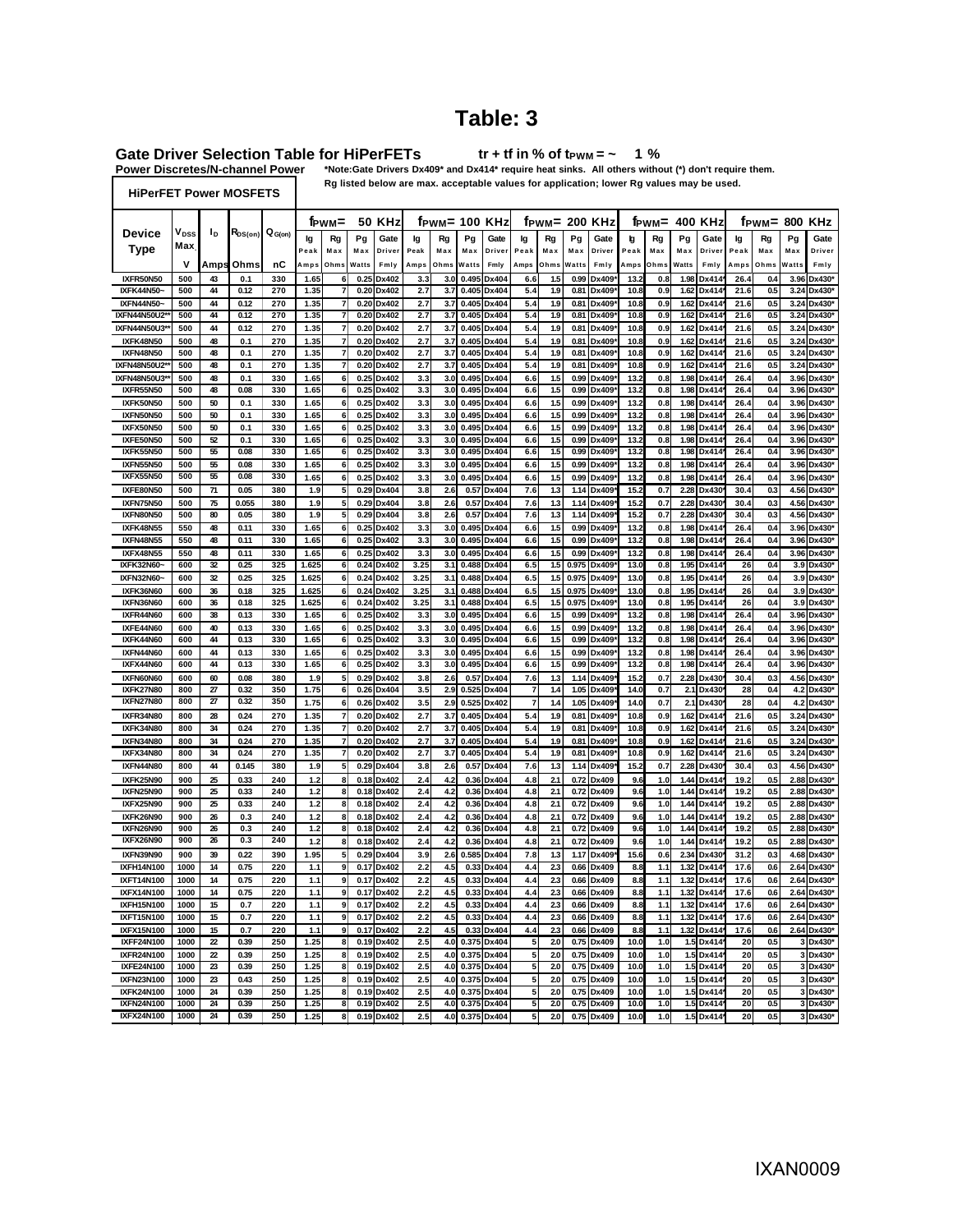





Fig. (2). Evaluation circuit to test IXDD408 and IXDD414 for soft turn off.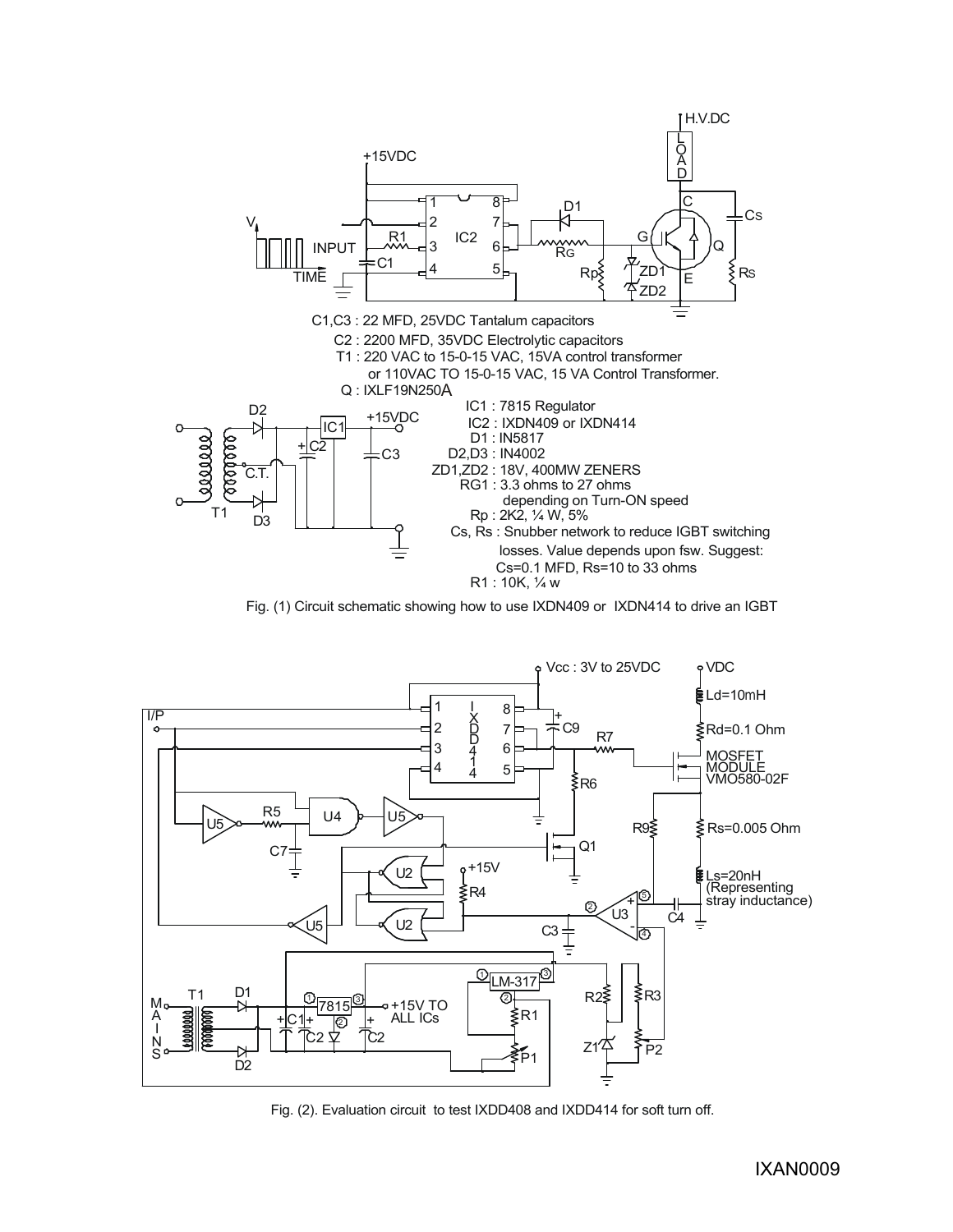





Solder Side



Fig. (3) Photographic +ve and -ve and component layout with silk sceen diagram for Circuit of Fig.(2).

Bill of Materials for Fig.(2)

| Resistors:                                   | Capacitors:                                                   |   |
|----------------------------------------------|---------------------------------------------------------------|---|
| R <sub>1</sub> : 240<br>R <sub>2</sub> : 560 | C1: 1000µF;35VWDC<br>C2: 22µF, 63 VWDC                        |   |
| R3: 10K<br>R4: 5K                            | C3: 1pF, silver dipped mica<br>C4: 100pF silver dipped mica   | ï |
| R5: 1Meg<br>R6: 1K5<br>R7: Rg-T.B.D.         | C5: 0.1µF, 35WDC Tantalum<br>C6: 0.1µF, 35VWDC Tantalum       |   |
| R8: 1Meg                                     | C7: 1pF silver dipped mica<br>0.1µF, 35VWDC Tantalum<br>C8: . | ۦ |
| Trimmers:                                    | C9: 0.1µF, 35VWDC Tantalum<br>C10: 0.1µF, 35VWDC Tantalum     | J |

P1: 5K, 3006P Bourns or Spectrol P2: 1K, 3006P Bourns or Spectrol

#### Diodes:

D1: 1N4002 or BA 159 D2: 1N4002 or BA 159

Zener Diodes: 1. Z1: 1N821 Voltage Regulators: 1. 7815 2. LM317T

## Transistors: 1. Q1: 2N7000

#### ICs:

U1: IXDD408PI or IXDD414PI U2: CD4001 U3: LM339 U4: CD4011 U5: CD4049 U6: IXDD408YI or IXDD414YI Note: Either use U1 or U6, but not both.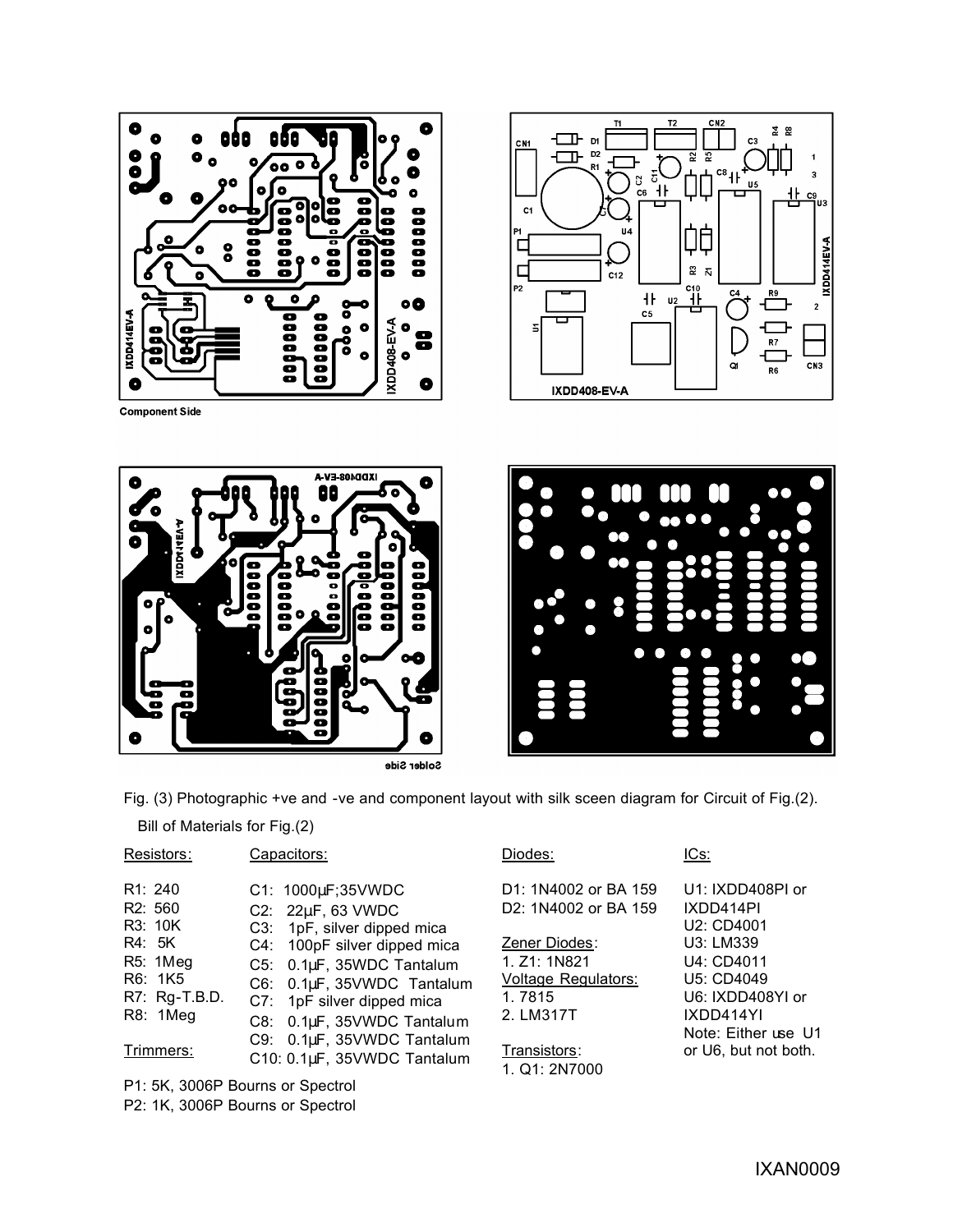

Fig.(4) A circuit schematic showing how to drive upper and lower MOSFETs in a phase leg topology using a Low and High side driver pair.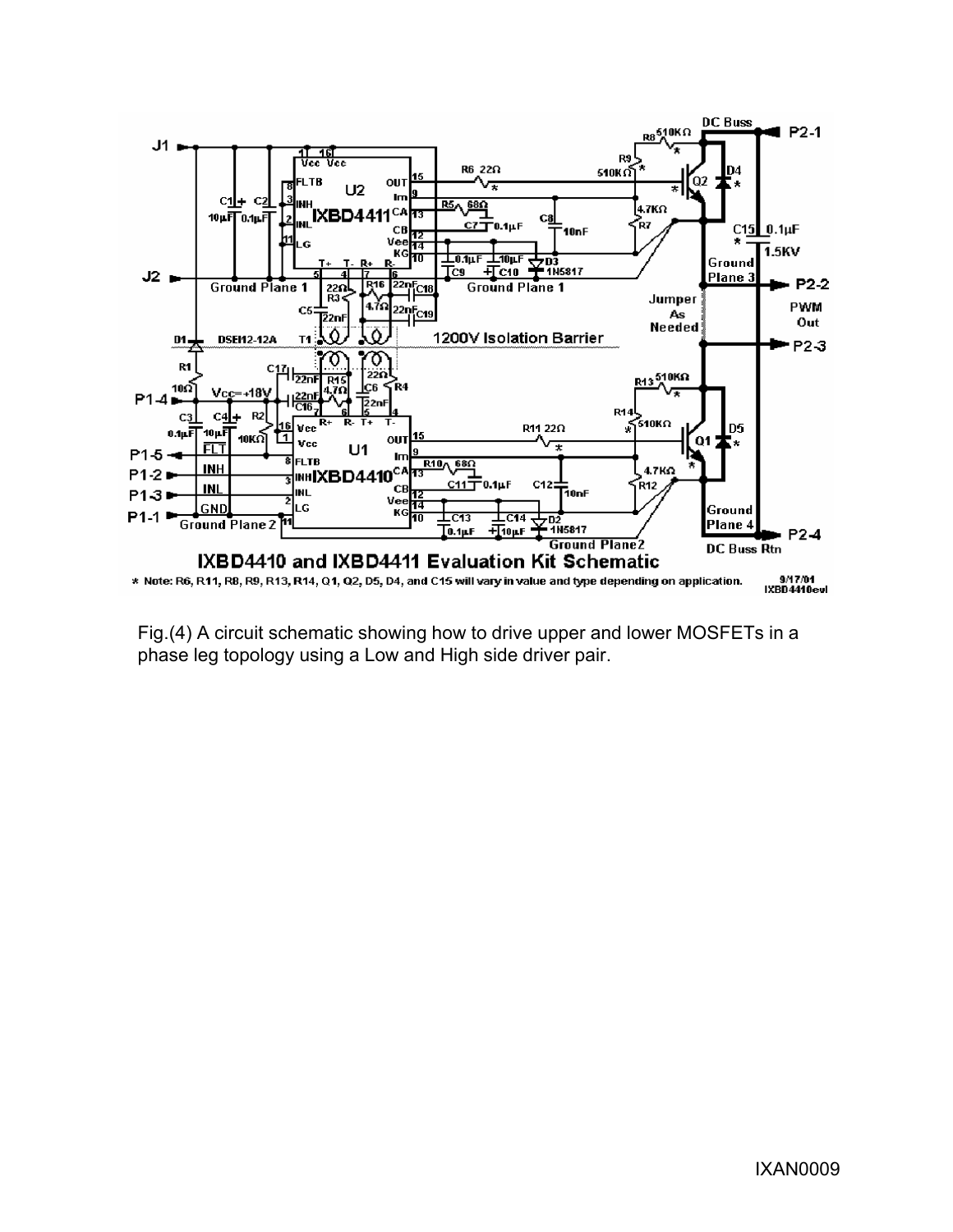





Fig. (6) Basic bootstrap gate drive technique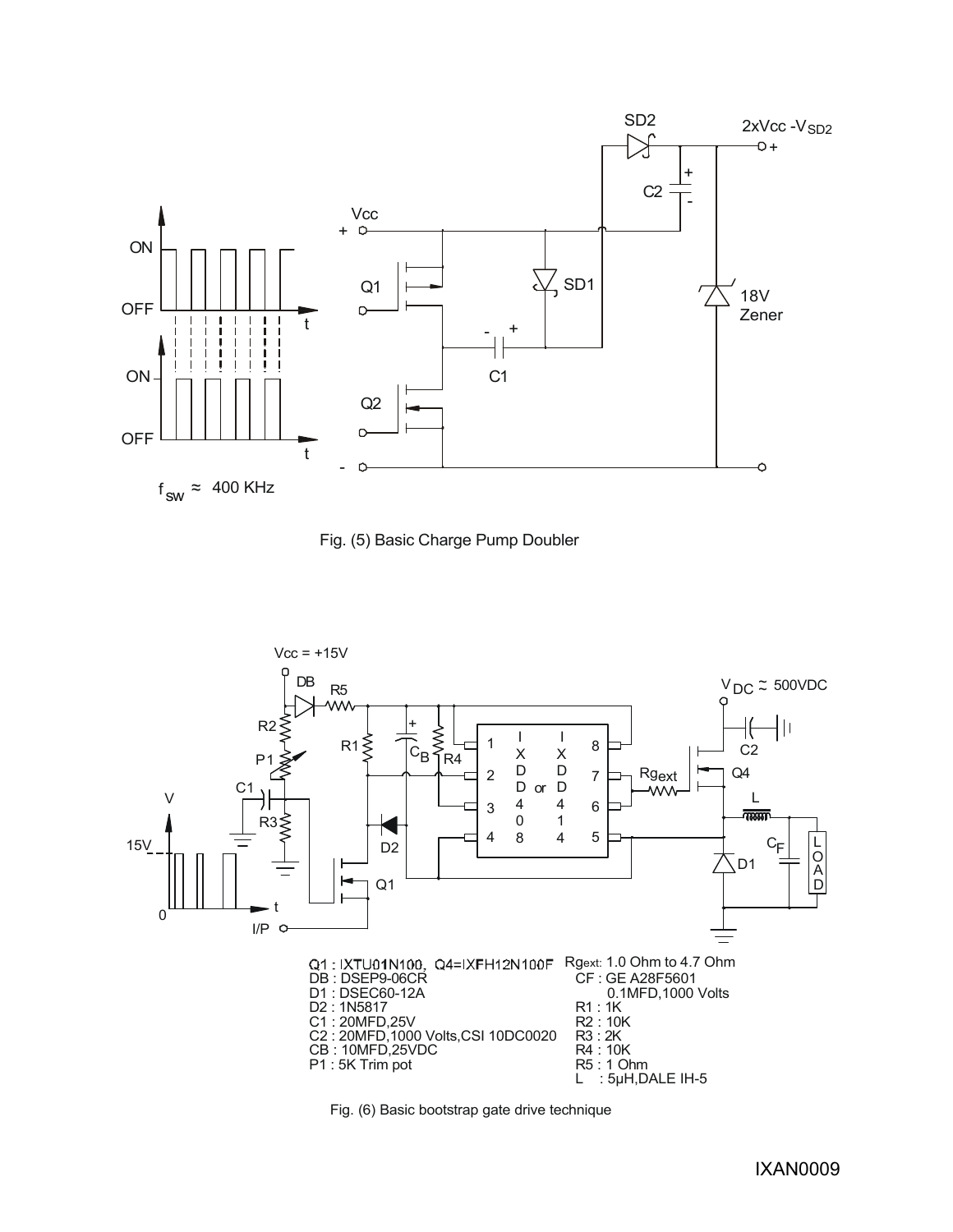

Fig.(7) Boosting output gate drive to +/-8 A and charge pump output to 350mA for 400kHz switching of size 9 devices with the IXBD4410/4411 gate driver chip set.



Fig.(8) Boosting output gate drive to +/-14 A and charge pump output to 500mA for 400kHz switching of size 9 devices with the IXBD4410/4411 gate driver chip set.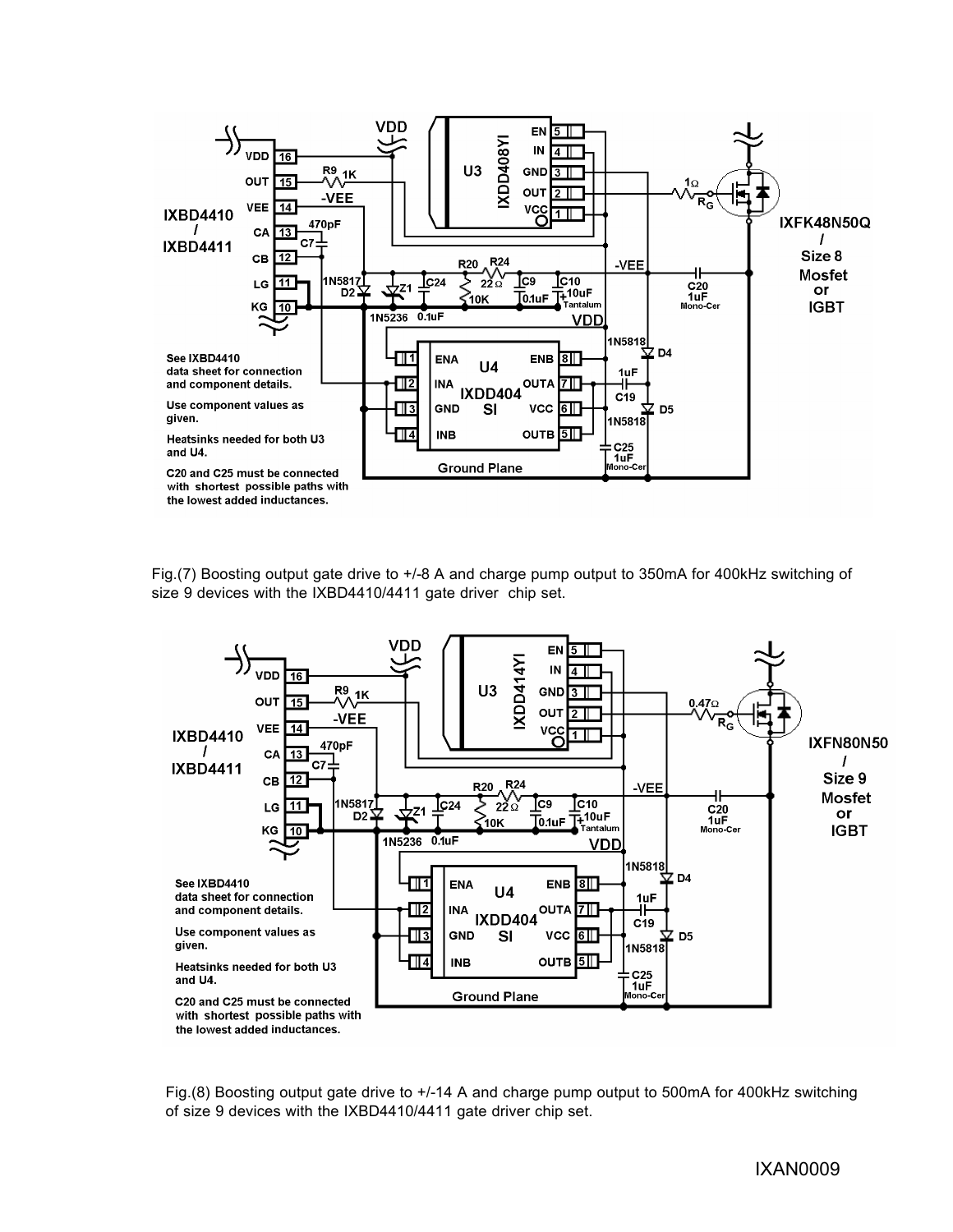

Fig. (10). Technique to boost current output and provide -ve bias to achieve faster turn off for high power MOSFET and IGBT Modules Fig. (10). Technique to boost current output and provide -ve bias to achieve faster turn off for high power MOSFET and IGBT Modules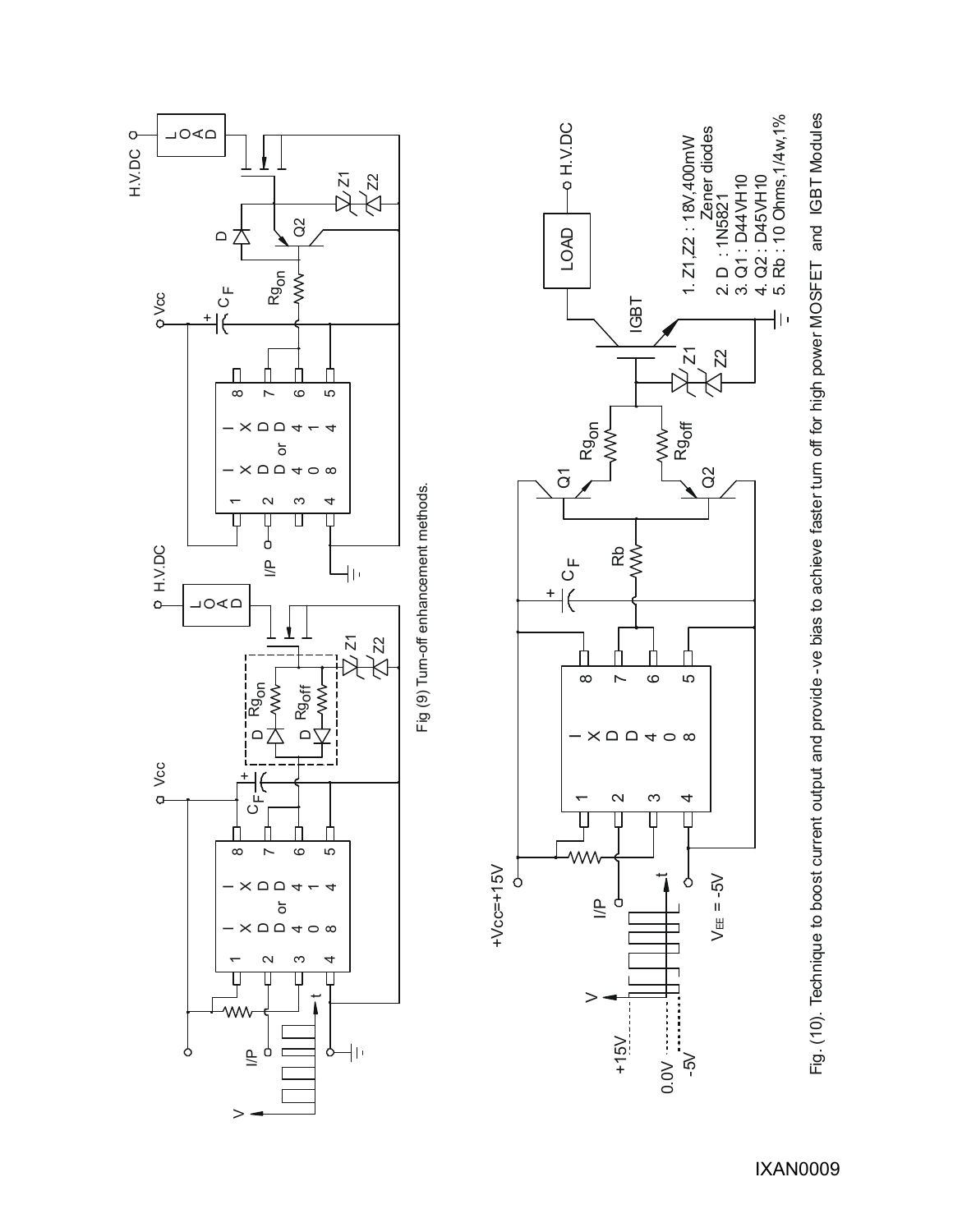

Fig. (11) Transformer coupled Gate Drive arrangement for "H" Bridge in a Phase Shift PWM Controller at fixed Switching frequency. Fig. (11) Transformer coupled Gate Drive arrangement for "H" Bridge in a Phase Shift PWM Controller at fixed Switching frequency

# SUGGESTED PARTS: SUGGESTED PARTS:

- 1. U1 : T.I. UC 3875
- 1. U1 : T.I. UC 3875<br>2. T1, T2 : Coilcraft Part No. SD250-3 or Vanguard Pulse Transformer Part No: GD 203 2. T1,T2 : Coilcraft Part No. SD250-3 or Vanguard Pulse Transformer Part No: GD 203
	- 3. Q1, Q2, Q3, Q4: 2N2905A 3. Q1,Q2,Q3,Q4 : 2N2905A
- 4. D1, D2, D3, D4: DSEP8-02A IXYS HIPerFRED 4. D1,D2,D3,D4 : DSEP8-02A IXYS HiPerFRED
	- 5. T3 : OUTPUT Transformer
	- 5. T3 : OUTPUT Transformer<br>6. CF : 22MFD, 35 VWDC Tantalum Capacitor 6. CF : 22MFD,35 VWDC Tantalum Capacitor
- 
- 7. R1, R2, R3, R4 : 560 Ohms, % w, 1% Metal film<br>8. M1, M2, M3, M4 : IXF N55N50 IXYS HiPerFET or IXFN80N50 IXYS HiPerFET 8. M1,M2,M3,M4 : IXFN55N50 IXYS HiPerFET or IXFN80N50 IXYS HiPerFET 7. R1,R2,R3,R4 : 560 Ohms, ¼ w,1% Metal film
	-
	- 9. Z1,  $Z2$ , ... Z8 : 18V, 400 mW Zener diodes.<br>10. RG1, RG2, RG3, RG4 : 3.3 Ohms, 1/4 w, 1% Metal Film resistors.<br>11. R5, R6, R7, R8 : 10K, 1/4 w, 5% 10. RG1,RG2,RG3,RG4 : 3.3 Ohms, ¼ w, 1% Metal Film resistors. 9. Z1,Z2,...Z8 : 18V, 400mW Zener diodes.<br>1 RG1 RG2 RG3 RG4 : 3.3 Ohms 1/4 11
		- 11. R5,R6,R7,R8 : 10K, ¼ w, 5%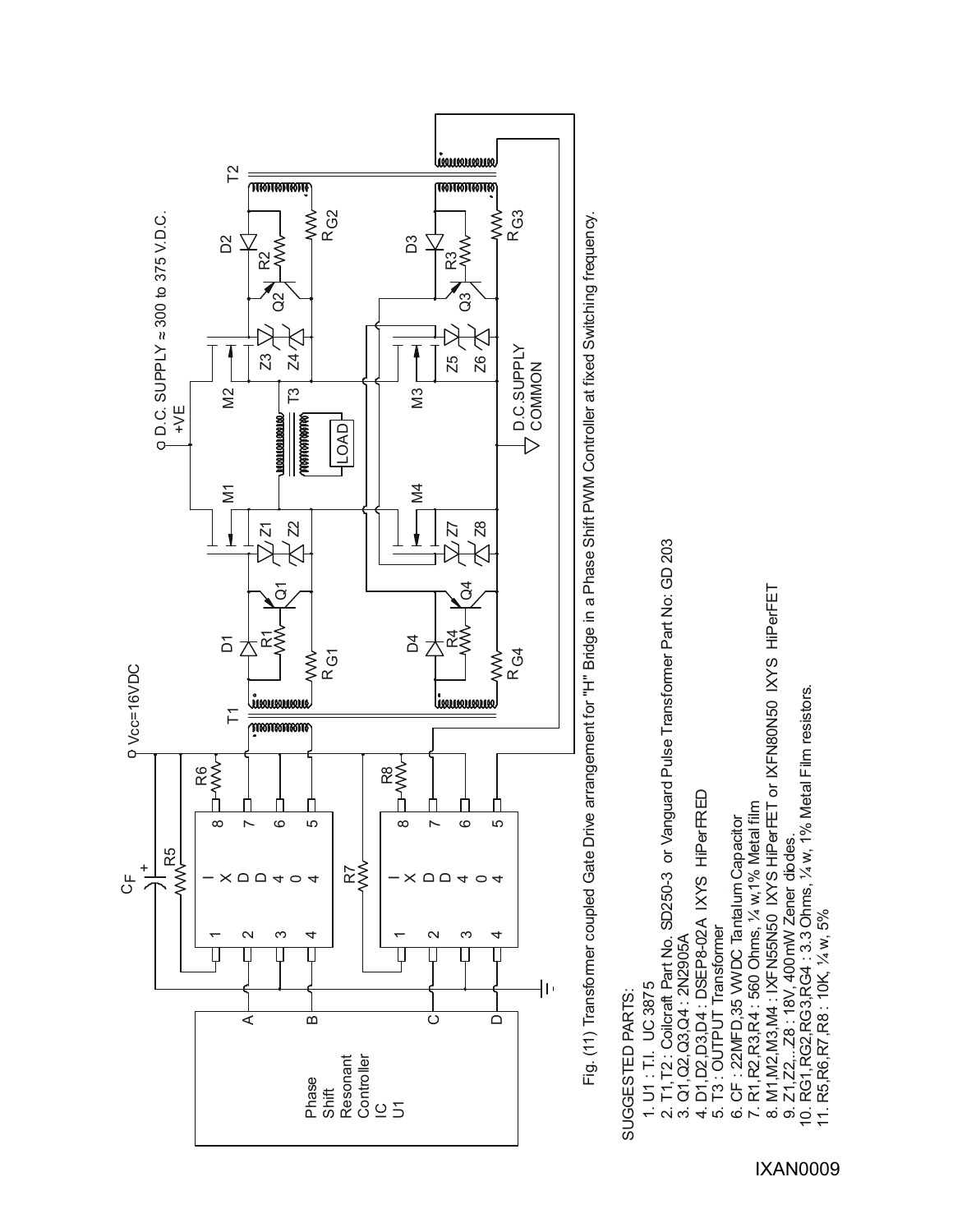

Fig. (12) 3-Phase AC Motor drive schematic showing how IXYS CBI (Converter-Brake-Inverter) Module can be driven by IXDD414 using opto-couplers. All protection features are incorporated.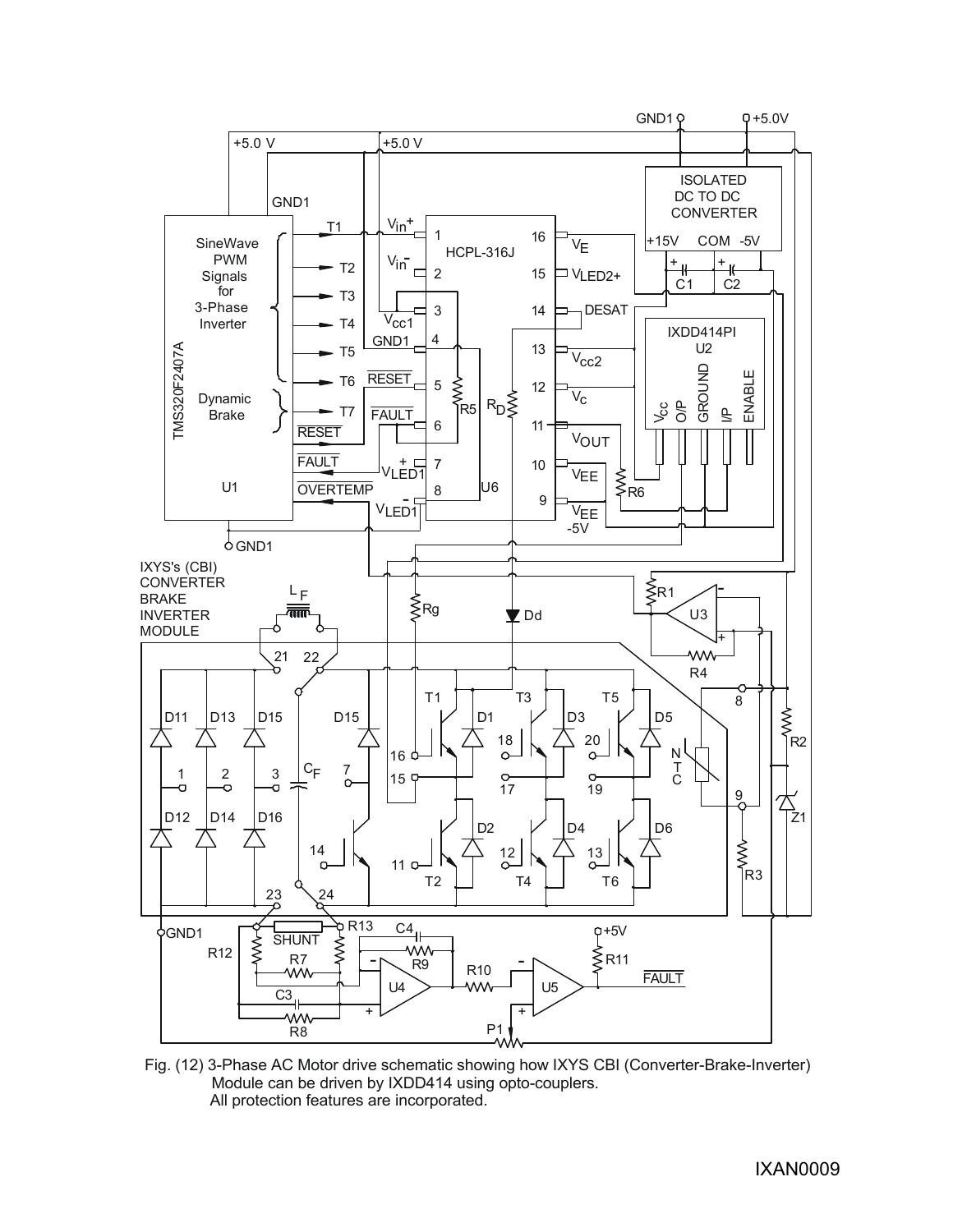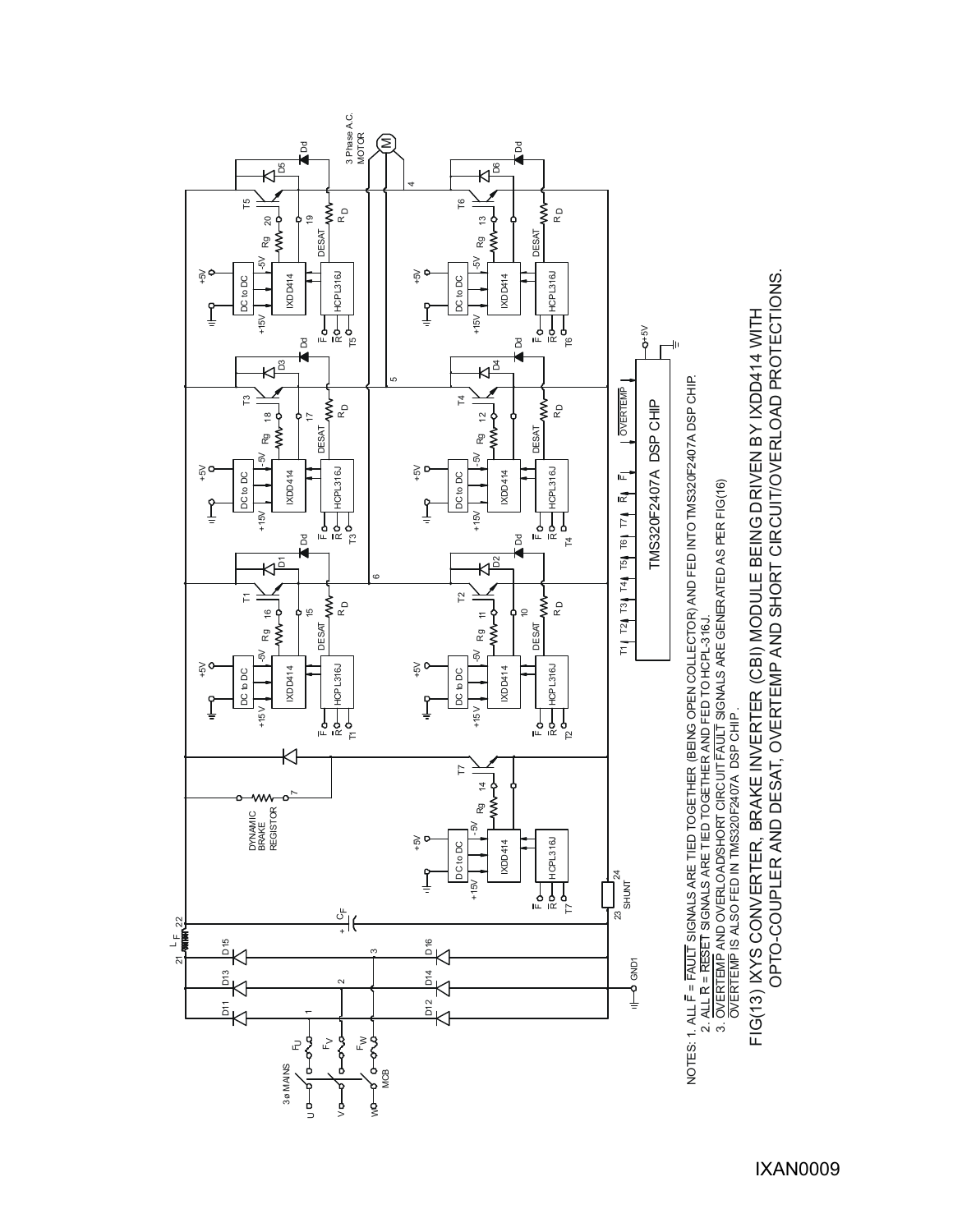# Bill of Materials for Fig. (12) and Fig. (13)

- R1, R3, R5, R10, R11: 10K, 1/4W, 1% MFR
- R2: 560 Ohms, 1/4W, 1% MFR
- R4: 2.2 Meg, 1/4W, 5%
- R6: 100 Ohms,1/4 W,1% MFR
- R7: 20K, 1/4W, 1% MFR
- R8, R9: 61.9K, 1/4W, 1% MFR
- R12, R13: 1.24K, 1/4W, 1% MFR
- Rg: T.B.D. based on  $t_{on}$  and  $t_{off}$  & size of IGBT
- RD:100 Ohms,1/4 w, 5%
- P1: 10K, multi turn trimpot, Bourns 3006P or Spectrol
- C3, C4: 33 pf, silver dipped mica
- Dd: General Semiconductor make,
- Type: RGP02-20E, 0.5 A, 2000 V, trr: 300 ns
- Z1: Zener LM336, 2.5 Volt
- U3, U5 : LM339 Comparator
- U4 : LM-101 Op Amp
- SHUNT : 75 mV @ full load current
- LF: Gapped D C Choke for filtering rectified power
- CF: Electrolytic Filter Capacitor with very low ESR & ESL and screw type terminals to handle high ripple current. Voltage rating is determined by DC Voltage plus AC ripple Voltage
- CBI Module: IXYS Corporation Type Nos: MUBW 50-12A8 or any MUBW module from CBI 1, CBI 2 or CBI 3 series, depending on Motor H.P. rating.
- U1: Texas Instrument's TMS320F2407A, FLASH programmable Digital Signal Processor with embedded software for AC Drive, using brake feature.<br>D414 Driver chip: 7 are required to
- IXDD414 Driver chip: implement the AC Drive, using Brake feature.
- HCPL316J (Opto-coupler): 7 are required to implement the AC Drive With Brake feature.
- Isolated DC-to-DC Converter: 7 are required with specified isolation.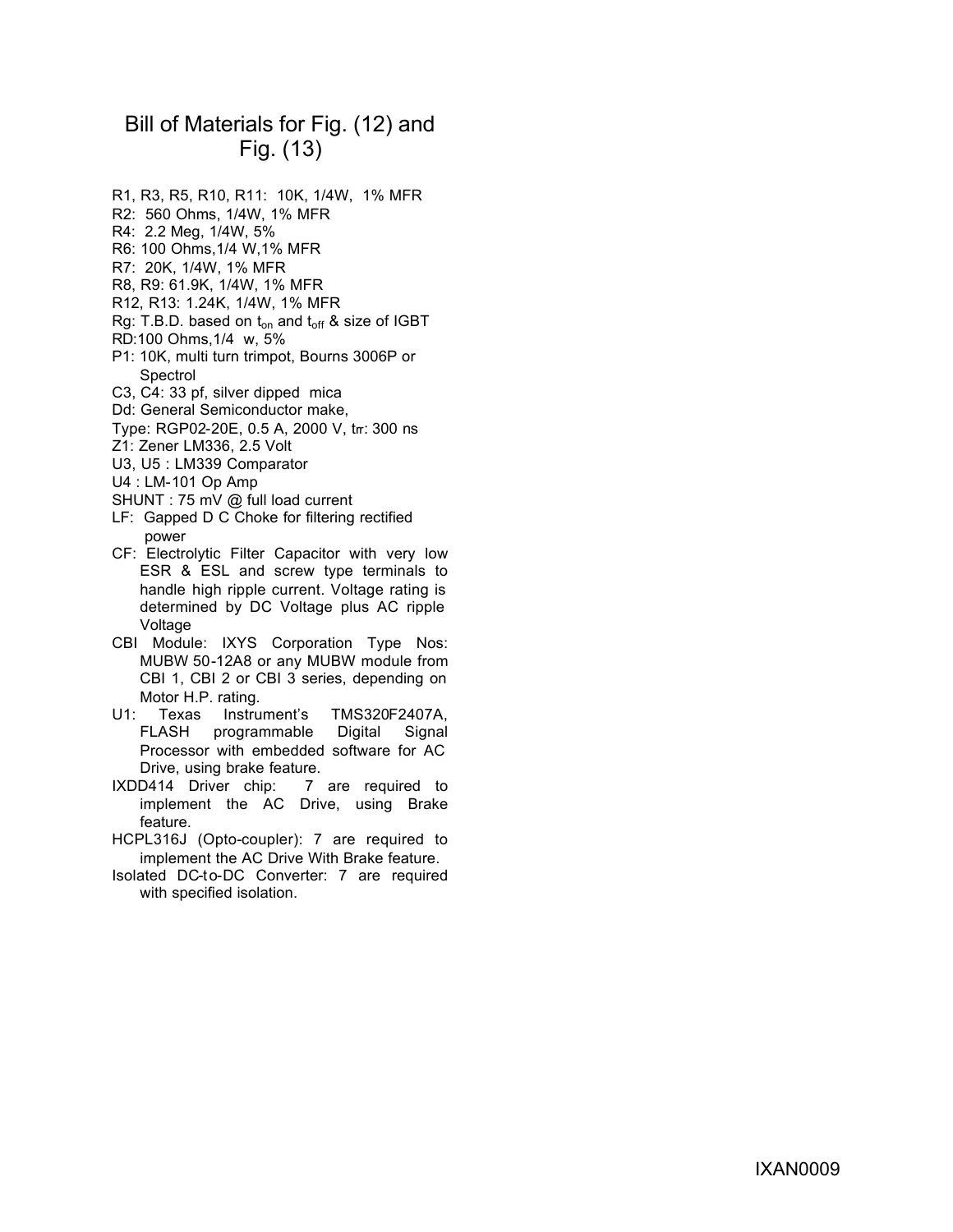

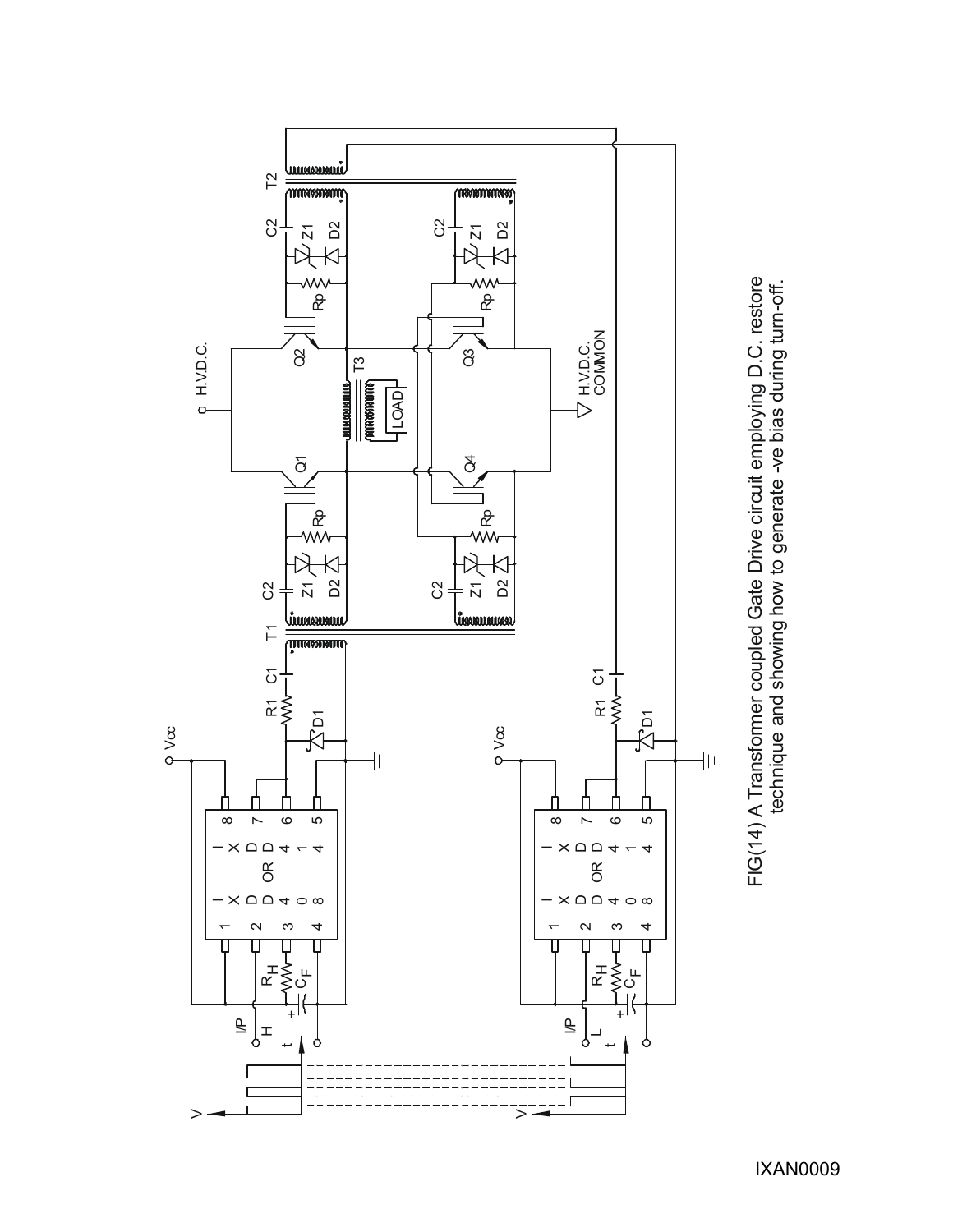

**Fig (15) A Simple scheme to drive Bi-directional switches, using gate drive transformers to ensure galvanic isolation.**



**Fig.(16) A Scheme of driving Bi-directional switches with built-in galvanic isolation, using opto-couplers.** IXAN0009